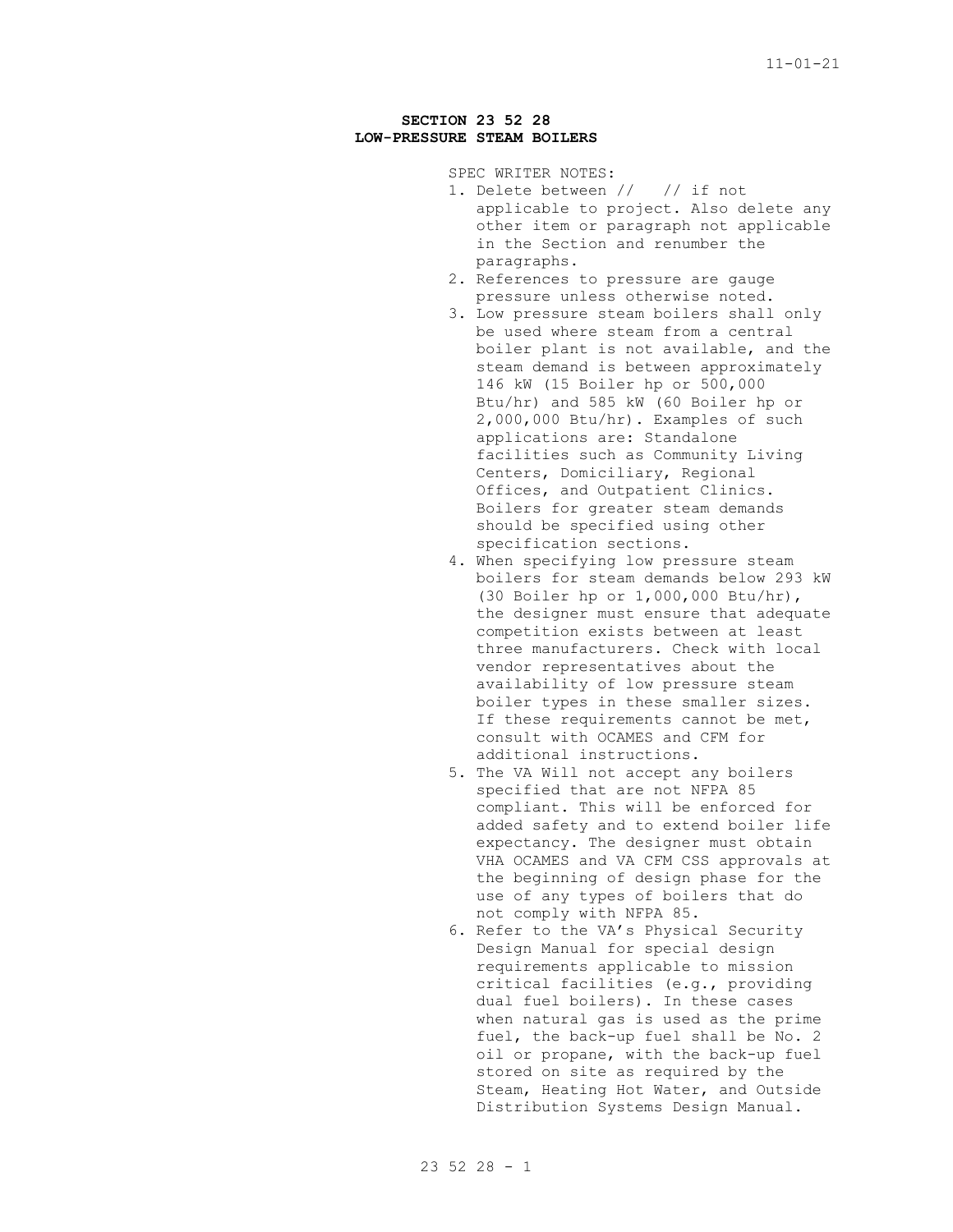Edit section carefully to include appropriate optional content associated with the back-up fuel.

- 7. Contract drawings must include (as applicable) the VA National CAD Standards listed below: SD235239-01 Fire Tube Boiler SD235239-02 Access Platform Arrangement for Fire Tube Boiler SD235239-03 Natural Gas and Liquefied Petroleum Gas Burner and Igniter Fuel Standard Piping Diagram SD235239-04 No. 2 Burner Fuel Oil Systems Standard Piping Diagram SD232111-07 Boiler Feedwater Pumps Flow Diagram SD232111-08 Boiler Flow Diagram
- 8. Provide the year of latest edition to each publication listed in Article 1.3 APPLICABLE PUBLICATIONS.

### **PART 1 - GENERAL**

#### **1.1 DESCRIPTION**

- A. This section specifies packaged fire tube boiler with trim (accessories), dual fuel (natural gas and No. 2 oil) burner, fuel valve and piping trains, //flue gas economizer,// and other accessories.
- B. A complete listing of common acronyms and abbreviations are included in Section 23 05 10, COMMON WORK RESULTS FOR BOILER PLANT AND STEAM GENERATION.

## **1.2 RELATED WORK**

- A. Section 01 00 00, GENERAL REQUIREMENTS.
- B. Section 01 33 23, SHOP DRAWINGS, PRODUCT DATA, AND SAMPLES.
- C. Section 01 81 13, SUSTAINABLE CONSTRUCTION REQUIREMENTS.
- D. //Section 01 91 00, GENERAL COMMISSIONING REQUIREMENTS.//
- E. //Section 13 05 41, SEISMIC RESTRAINT REQUIREMENTS FOR NON-STRUCTURAL COMPONENTS.//
- F. Section 23 05 10, COMMON WORK RESULTS FOR BOILER PLANT AND STEAM GENERATION.
- G. Section 23 05 51, NOISE AND VIBRATION CONTROL FOR BOILER PLANT.
- H. //Section 23 08 00, COMMISSIONING OF HVAC SYSTEMS.//
- I. //Section 23 08 11, DEMONSTRATIONS AND TESTS FOR BOILER PLANT.//
- J. Section 23 09 11, INSTRUMENTATION AND CONTROL FOR BOILER PLANT.
- K. Section 23 21 11, BOILER PLANT PIPING SYSTEMS.
- L. Section 23 50 11, BOILER PLANT MECHANICAL EQUIPMENT.
- M. Section 23 51 00, BREECHINGS, CHIMNEYS, AND STACKS.
- N. Section 26 05 33, RACEWAY AND BOXES FOR ELECTRICAL SYSTEMS.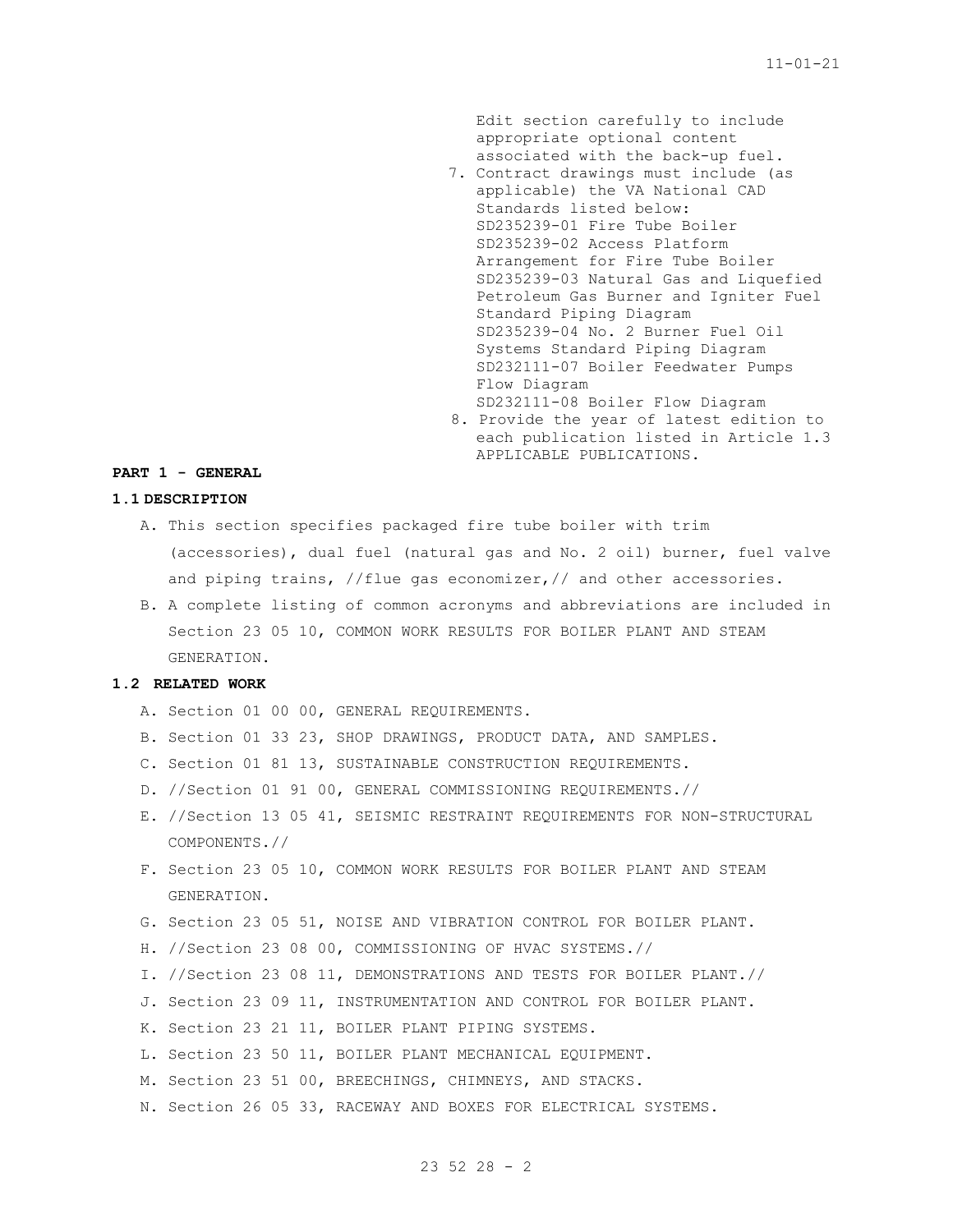## **1.3 APPLICABLE PUBLICATIONS**

SPEC WRITER NOTE:

1.Make material requirements agree with requirements specified in the referenced Applicable Publications. Verify and update the publication list to that which applies to the project, unless the reference applies to all mechanical systems. Publications that apply to all mechanical systems may not be specifically referenced in the body of the specification, but, shall form a part of this specification.

2.Insert the year of approved latest edition of the publications between the brackets //----// and delete the brackets if applicable to this project.

- A. The publications listed below form a part of this specification to the extent referenced. The publications are referenced in the text by the basic designation only. Where conflicts occur these specifications and the VHA standard will govern.
- B. ASTM International (ASTM):

A106/A106M-//2019//.....Standard Specification for Seamless Carbon Steel Pipe for High-Temperature Service

- A178/178M-//2019//......Standard Specification for Electric-Resistance-Welded Carbon Steel and Carbon-Manganese Steel Boiler and Superheater Tubes
- A254-//2019//...........Standard Specification for Copper-Brazed Steel Tubing

C612-//2019//...........Standard Specification for Mineral Fiber Block and Board Thermal Insulation

D396-//2019//...........Standard Specification for Fuel Oils

C. American Society of Mechanical Engineers (ASME):

B31.1-//2018//..........Power Piping

ASME Boiler and Pressure Vessel Code:

- BPVC Section I-//2019//.Rules for Construction of Power Boilers
- BPVC Section II-//2019//Materials

BPVC Section VII-//2019// Recommended Guidelines for the Care of Power Boilers

BPVC Section VIII-//2019// Rules for Construction of Pressure Vessels BPVC Section IX-//2015//Welding, Brazing, and Fusing Qualifications Performance Test Code (PTC):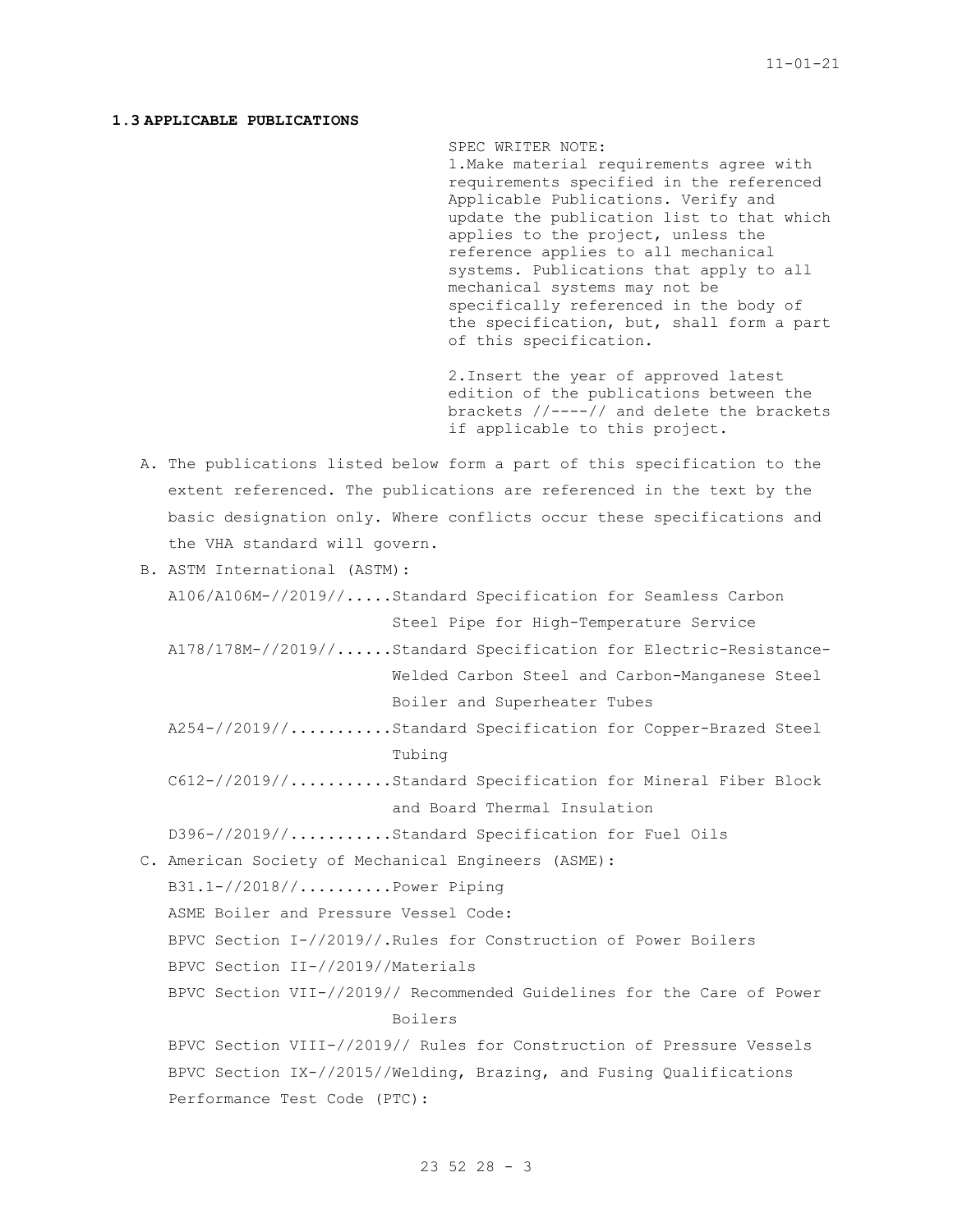PTC 4-//2013//.........Fired Steam Generators

D. Environmental Protection Agency (EPA): CFR 40, PART 60, Appendix A, Method 9-//2017//.......Visual Determination of the Opacity of

Emissions from Stationary Sources

E. Department of Health and Human Services, Food and Drug Administration (FDA):

CFR 21, 173.310-//2016//.......Boiler Water Additives

- F. National Fire Protection Association (NFPA): 85-//2019//.............Boiler and Combustion Systems Hazards Code
- G. Department of Veterans Affairs (VA): VHA Boiler Plant Safety Devices Testing Manual, Third Edition

# **1.4 SUBMITTALS**

- A. Submittals, including number of required copies, shall be submitted in accordance with Section 01 33 23, SHOP DRAWINGS, PRODUCT DATA, AND SAMPLES.
- B. Information and material submitted under this section shall be marked "SUBMITTED UNDER SECTION 23 52 39, FIRE TUBE BOILERS", with applicable paragraph identification.
- C. Manufacturer's Literature and Data including: Full item description and optional features and accessories. Include dimensions, weights, materials, applications, standard compliance, model numbers, size, and capacity.
- D. Boiler:
	- 1. Complete catalog information and outline drawings of boiler, burner, and accessories with dimensions including tube removal space and access door opening space.
	- 2. Catalog cuts showing arrangement and construction of pressure parts, casing, internals, and support frame.
	- 3. Piping connection sizes, locations, types (threaded or flanged).
	- 4. Technical data including temperature rating and arrangement of refractory and insulation.
	- 5. Steam nozzle construction, including the maximum forces and moments that are allowed to be imposed by connected piping.
	- 6. Amount of heating surface and combustion volume.
	- 7. Weight of boiler empty and flooded including burner and boiler and burner accessories, including corner weights and center of gravity dimensions for coordination with foundation design.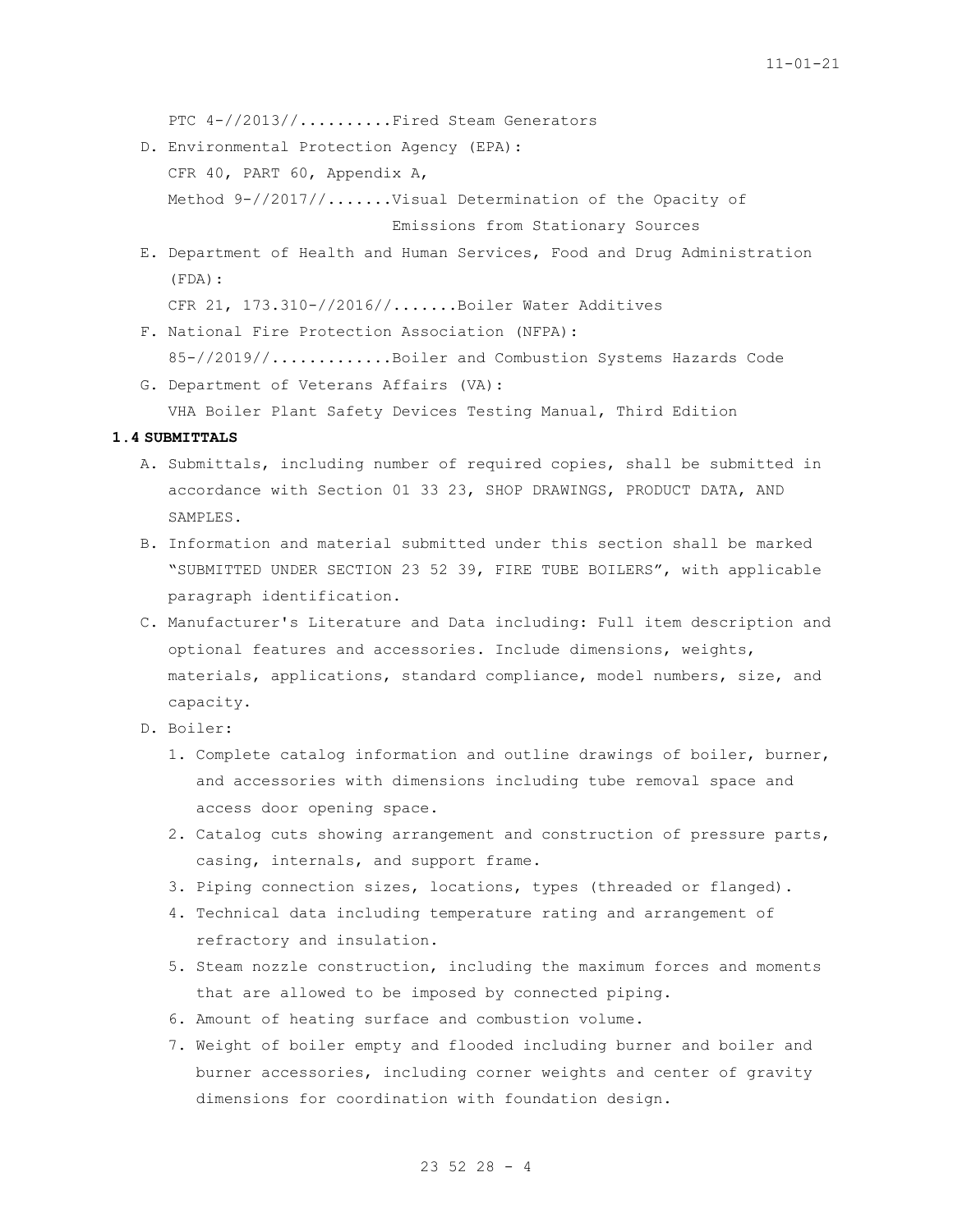- 8. Design pressures and temperatures.
- 9. Recommended anchorage of boiler support frame to foundation.
- 10. Furnace viewport construction, locations.
- 11. Dimensioned location of normal water line, lowest and highest permissible water level, set points of water level alarms and cutoffs.
- 12. Predicted external surface temperature of front, rear and sides of boiler.
- 13. //Seismic design data on boiler and anchorage of boiler to foundation. Refer to Section 13 05 41, SEISMIC RESTRAINT REQUIREMENTS FOR NON-STRUCTURAL COMPONENTS.//
- E. Boiler Trim: Includes bottom blowoff valves, water level alarm and cutoff devices, water level gauge, low water cutoffs, piping, all valves and fittings furnished by boiler manufacturer, feedwater control system, steam safety valves, steam pressure gauge, stack thermometer, draft gauge, and steam pressure switches.
	- 1. Design, construction, arrangement on the boiler.
	- 2. Pressure and temperature limitations.
	- 3. ASTM numbers and schedule numbers of piping.
	- 4. Type and pressure ratings of pipe fittings.
	- 5. Flow and pressure drop data on feedwater regulating valves.
	- 6. Technical data on water level control system.
	- 7. Scale ranges of gauges, thermometers and pressure switches.
	- 8. Location of water level sensing and indicating device set points in relation to normal water line and lowest and highest permissible water levels of boiler.
	- 9. Set pressure and capacity of safety valves.
- F. Burner and Fuel Valve and Piping Trains:
	- 1. Catalog data and drawings showing burner assembly and fuel train arrangement.
	- 2. Outline drawings of flue gas recirculation (FGR) ductwork (if applicable).
	- 3. Outline drawings of sound attenuators on forced draft fan intake or discharge.
	- 4. Drawings showing assembly of throat refractory into furnace.
	- 5. Type and temperature rating of throat refractory.
	- 6. Drawings and catalog data on all equipment in igniter (pilot) train, main fuel trains, and atomizing media train. Include data on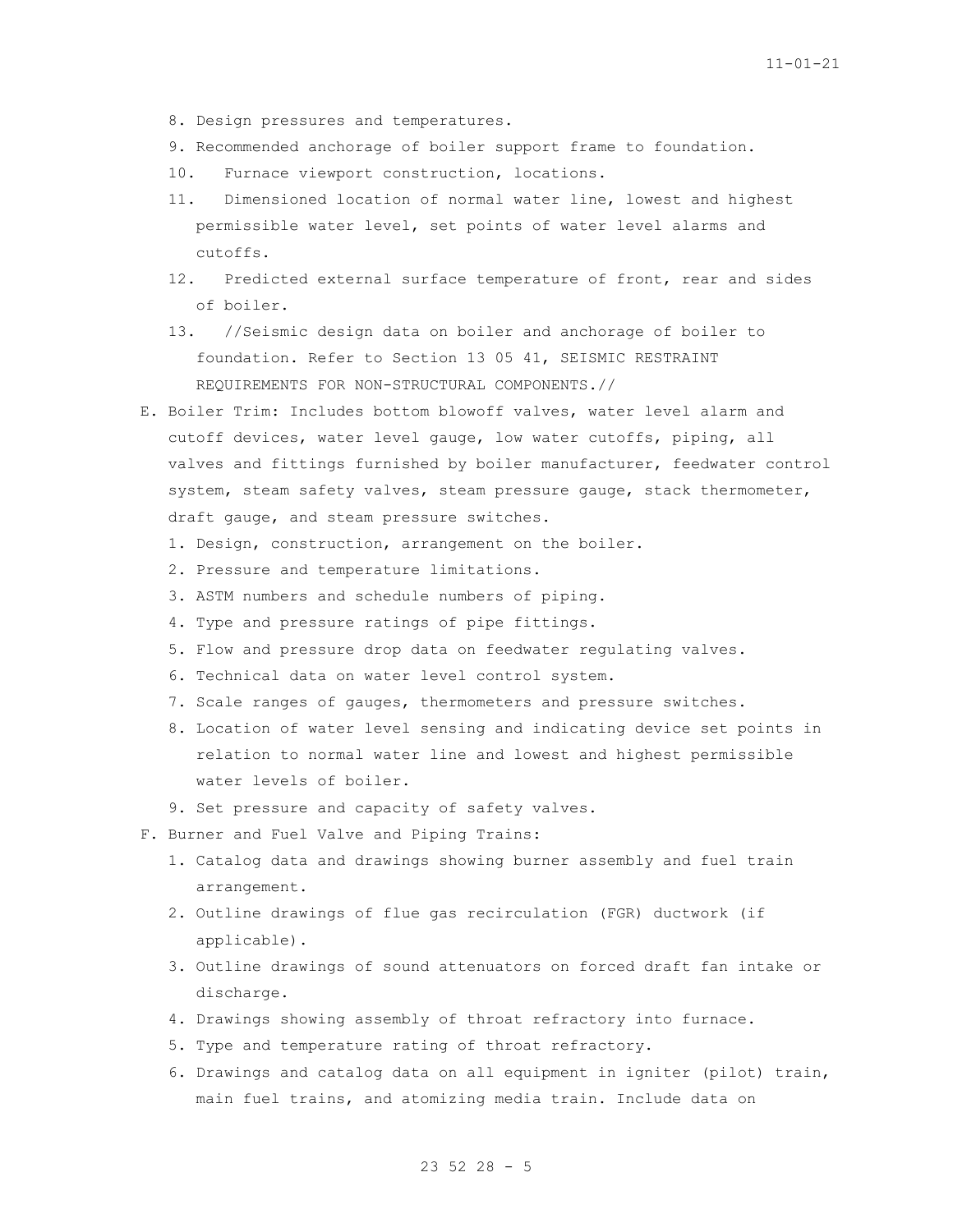pressure and temperature ratings, flow versus pressure drop, performance characteristics. Include complete data on air compressors (for oil atomizing) with sound attenuators and motors.

- 7. ASTM numbers and schedule numbers on all piping.
- 8. Type and pressure ratings of pipe fittings.
- 9. Burner flow and pressure data:
	- a. Main burner fuel and atomizing air pressures and flows at maximum required firing rate.
	- b. Igniter (pilot) fuel flow and burner pressure.
	- c. Natural gas main fuel pressure at inlet and outlet of main burner pressure regulator.
	- d. Igniter (pilot) fuel pressures (natural gas and LP gas) at inlet and outlet of burner-mounted pressure regulators.
	- e. Forced draft fan static pressure, power and air flow at maximum firing rate.
	- f. Oil pressure required at boiler fuel oil pump inlet (if applicable).
- 10. Full load efficiency and power factor of all motors.
- 11. Predicted sound level at maximum firing rate on each main fuel.
- 12. Weight of burner assembly.
- 13. Steps required to change from one fuel source to another.
- G. Burner Management (Flame Safeguard Control) System: Refer to Section 23 09 11, INSTRUMENTATION AND CONTROL FOR BOILER PLANT.

SPEC WRITER NOTE: Retain the following paragraphs only if flue gas economizer is required.

- H. Flue Gas Economizer:
	- 1. Drawings showing arrangement and dimensions of unit and all accessories.
	- 2. Design and construction of unit and accessories including safety relief valve.
	- 3. Weight of entire unit, empty and flooded.
	- 4. Pressure and temperature limitations of unit and accessories.
	- 5. Performance data on safety relief valve.
	- 6. Manufacturer's support requirements.
- I. //Seismic data. Refer to Section 13 05 41, SEISMIC RESTRAINT REQUIREMENTS FOR NON-STRUCTURAL COMPONENTS.//

# 23 52 28 - 6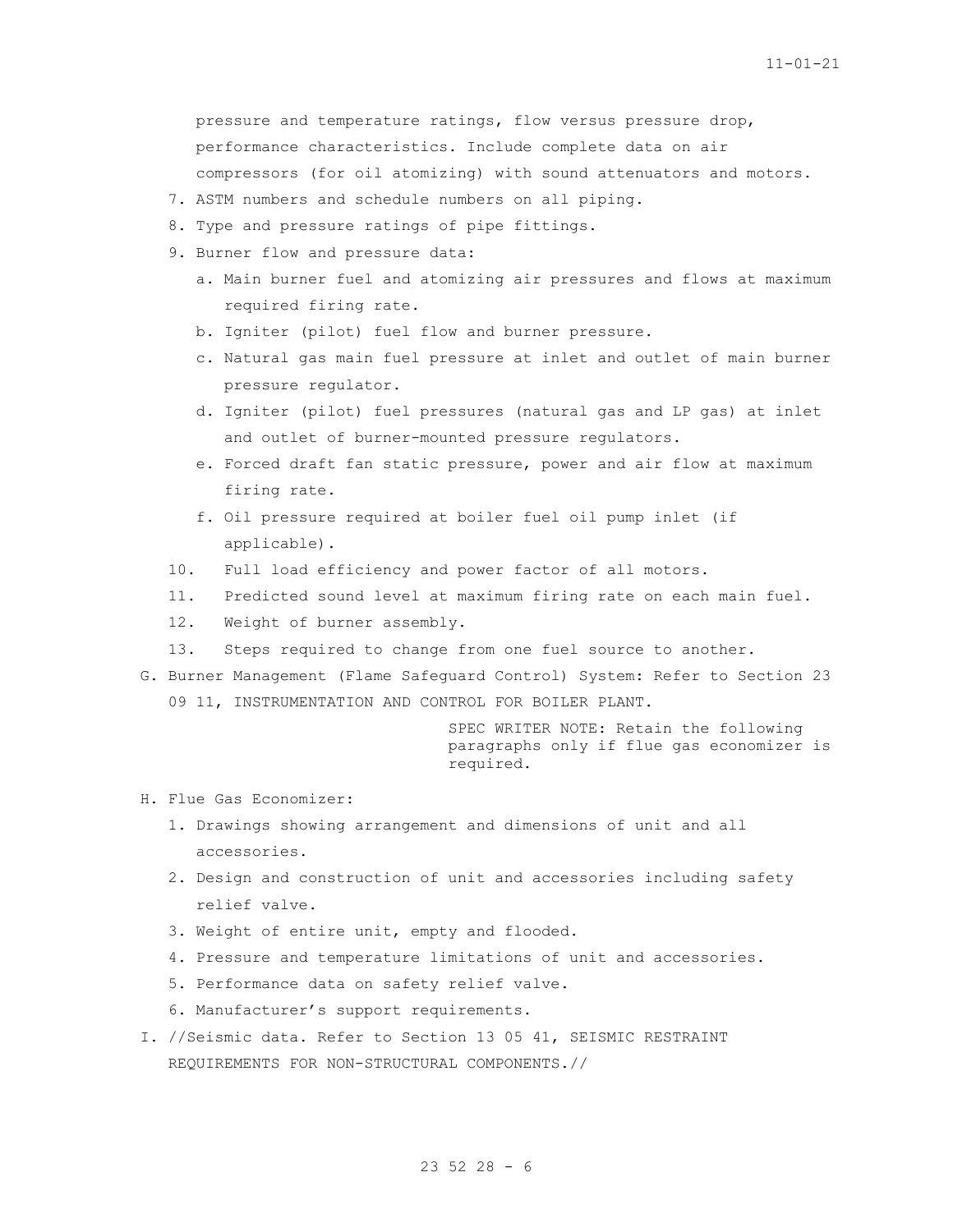- J. Boiler, Burner, Economizer Predicted Performance Data:
	- 1. At Maximum Required Output: On each fuel at site altitude, with and without economizer (if applicable) in service, at 15 percent excess air. Data must include fuel and steam flow, boiler flue gas outlet temperature, economizer (if provided) flue gas outlet temperature, steam quality, boiler efficiency, furnace pressures, and predicted boiler radiation and unaccounted losses, feedwater and flue gas pressure losses in the economizer (if provided).
	- 2. At low fire, 25 percent, 50 percent, and 75 percent of Maximum Required Output. Excess air, CO ppm, NOx ppm on each fuel.
- K. Schematic wiring diagram of boiler control system showing all components, all interlocks, etc. Schematic wiring diagram shall clearly identify factory wiring and field wiring and separation of the burner control system from the Burner Management (Flame Safeguard Control) system.
- L. ASME "P" Forms, Manufacturer's Data Report, on boiler and economizer construction – submit after boiler and economizer are fabricated.
- M. Pretest Data Boiler, Burner, Controls: As required by Part 3.
- N. Complete operating and maintenance manuals including wiring diagrams, technical data sheets, information for ordering replacement parts, and troubleshooting guide:
	- 1. Include complete list indicating all components of the systems.
	- 2. Include complete diagrams of the internal wiring for each item of equipment.
	- 3. Diagrams shall have their terminals identified to facilitate installation, operation and maintenance.
- O. //Completed System Readiness Checklist provided by the Commissioning Agent and completed by the contractor, signed by a qualified technician and dated on the date of completion, in accordance with the requirements of Section 23 08 00, COMMISSIONING OF HVAC SYSTEMS.//
- P. //Submit training plans and instructor qualifications in accordance with the requirements of Section 23 08 00, COMMISSIONING OF HVAC SYSTEMS.//

# **1.5 QUALITY ASSURANCE**

A. Coordinate all new and existing equipment and conditions. This includes, but is not limited to: boiler, boiler trim, burner, fuel valve and piping trains, gas pressure regulators and available gas pressure, required fuel oil train pressures and fuel oil header back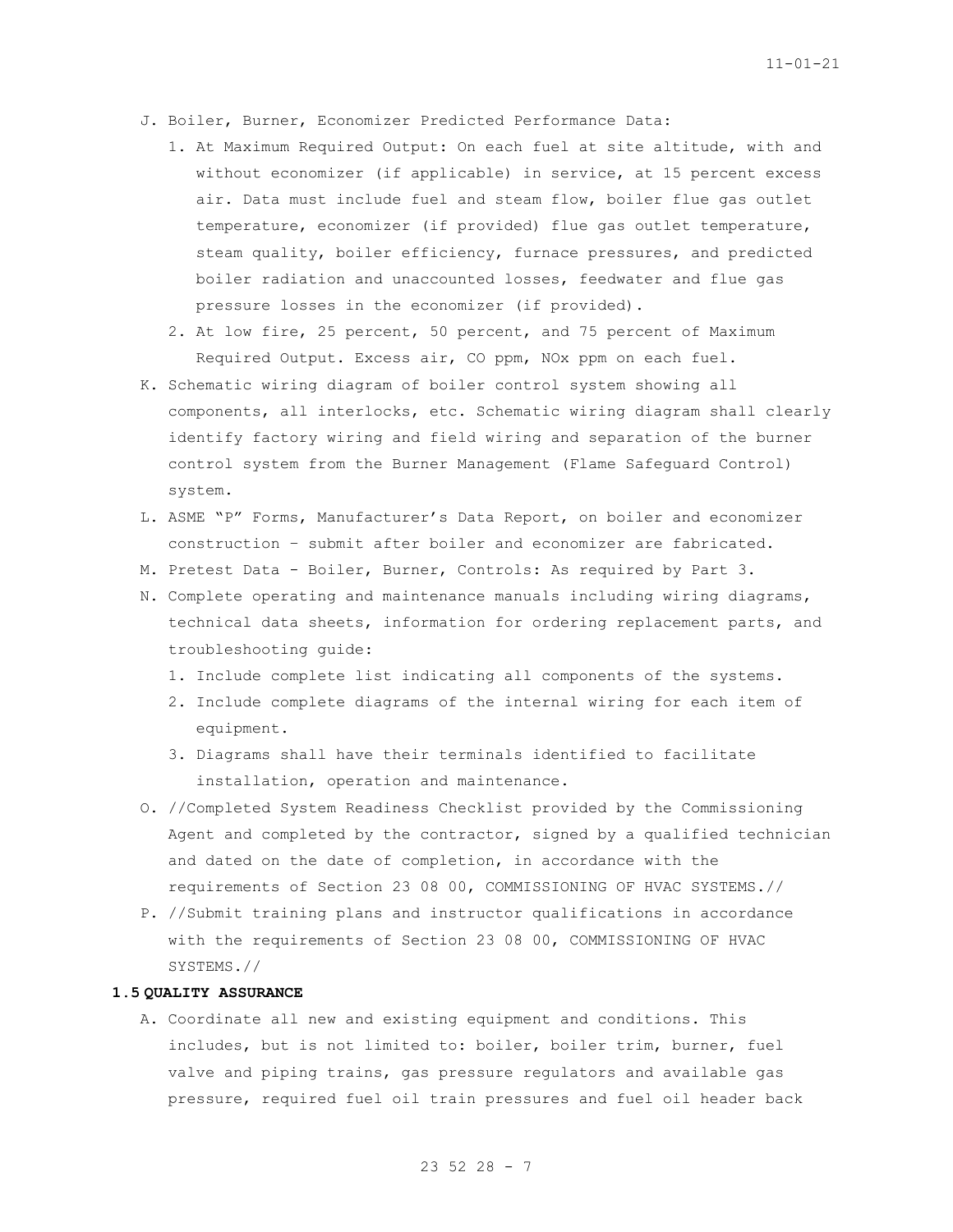pressure regulator on house oil pump set, compressed air system for oil atomization, control systems, economizer (if provided), breeching and stacks.

B. The model and size of the proposed burner shall have been applied to at least three fire tube boilers which are similar in size, proportion, number of passes and furnace dimensions to the proposed boiler. In each of the three installations, burner performance shall have conformed to requirements specified in the paragraph, BURNER AND FUEL TRAINS, subparagraph, PERFORMANCE of this Section. Provide list of these installations, and name, address, and telephone number of person familiar with each project who will serve as a reference source.

> SPEC WRITER NOTE: Retain the next paragraph for all boiler sizes even though NFPA 85 states that it only applies to boilers of sizes exceeding 3.6 MW (12,500,000 Btu/h).

C. Regardless of fuel input rating, the equipment, installation and operation shall conform to NFPA 85. Where conflicts exist between NFPA 85 and this specification, this specification will govern.

### **1.6 AS-BUILT DOCUMENTATION**

SPEC WRITER NOTE: Coordinate O&M Manual requirements with Section 01 00 00, GENERAL REQUIREMENTS. O&M manuals shall be submitted for content review as part of the close-out documents.

- A. Submit manufacturer's literature and data updated to include submittal review comments and any equipment substitutions.
- B. Submit operation and maintenance data updated to include submittal review comments, VA approved substitutions and construction revisions shall be //in electronic version on CD or DVD// inserted into a threering binder. All aspects of system operation and maintenance procedures, including applicable piping isometrics, wiring diagrams of all circuits, a written description of system design, control logic, and sequence of operation shall be included in the operation and maintenance manual. The operations and maintenance manual shall include troubleshooting techniques and procedures for emergency situations. Notes on all special systems or devices shall be included. A List of recommended spare parts (manufacturer, model number, and quantity) shall be furnished. Information explaining any special knowledge or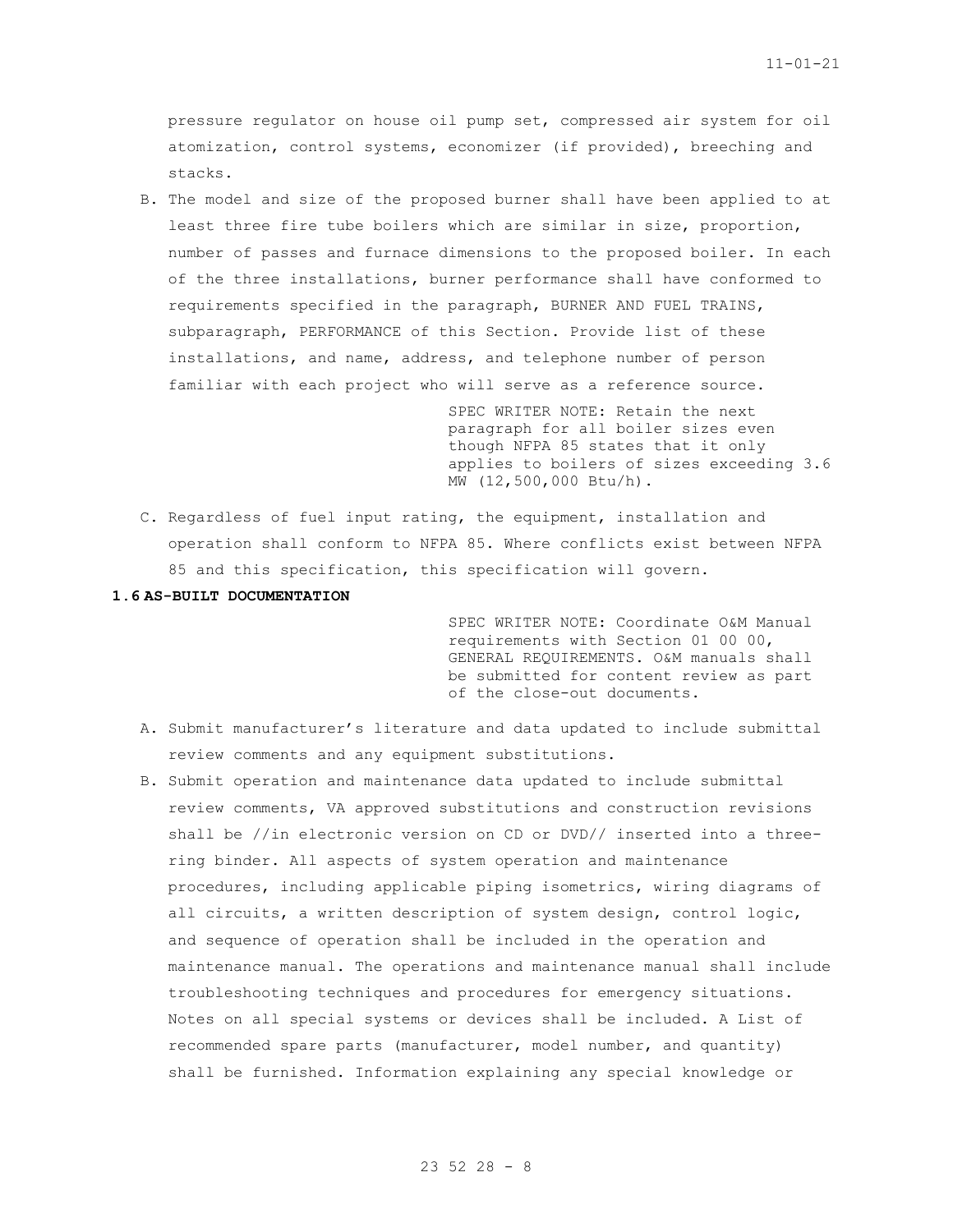tools the owner will be required to employ shall be inserted into the As-Built documentation.

> SPEC WRITER NOTE: Select and edit one of the bracketed options after the paragraph below to indicate the format in which the contractor must provide record drawing files. Select the hand-marked option only when the designer has been separately contracted to provide the record drawings from the contractor's mark-ups. Select the BIM option only when a BIM model will be generated, which is typically only performed by the designer on some Design-Bid-Build projects or by the contractor on some Design-Build projects.

- C. The installing contractor shall maintain as-built drawings of each completed phase for verification; and, shall provide the complete set at the time of final systems certification testing. Should the installing contractor engage the testing company to provide as-built or any portion thereof, it shall not be deemed a conflict of interest or breach of the 'third party testing company' requirement. Provide record drawings as follows:
	- 1. //Red-lined, hand-marked drawings are to be provided, with one paper copy and a scanned PDF version of the hand-marked drawings provided on CD or DVD.//
	- 2. //As-built drawings are to be provided, with a copy of them on AutoCAD version // // provided on CD or DVD. The CAD drawings shall use multiple line layers with a separate individual layer for each system.//
	- 3. //As-built drawings are to be provided, with a copy of them in three-dimensional Building Information Modeling (BIM) software version // // provided on CD or DVD.//
- D. The as-built drawings shall indicate the location and type of all lockout/tagout points for all energy sources for all equipment and pumps to include breaker location and numbers, valve tag numbers, etc. Coordinate lockout/tagout procedures and practices with local VA requirements.
- E. Certification documentation shall be provided to COR 21 working days prior to submitting the request for final inspection. The documentation shall include all test results, the names of individuals performing work for the testing agency on this project, detailed procedures followed for all tests, and provide documentation/certification that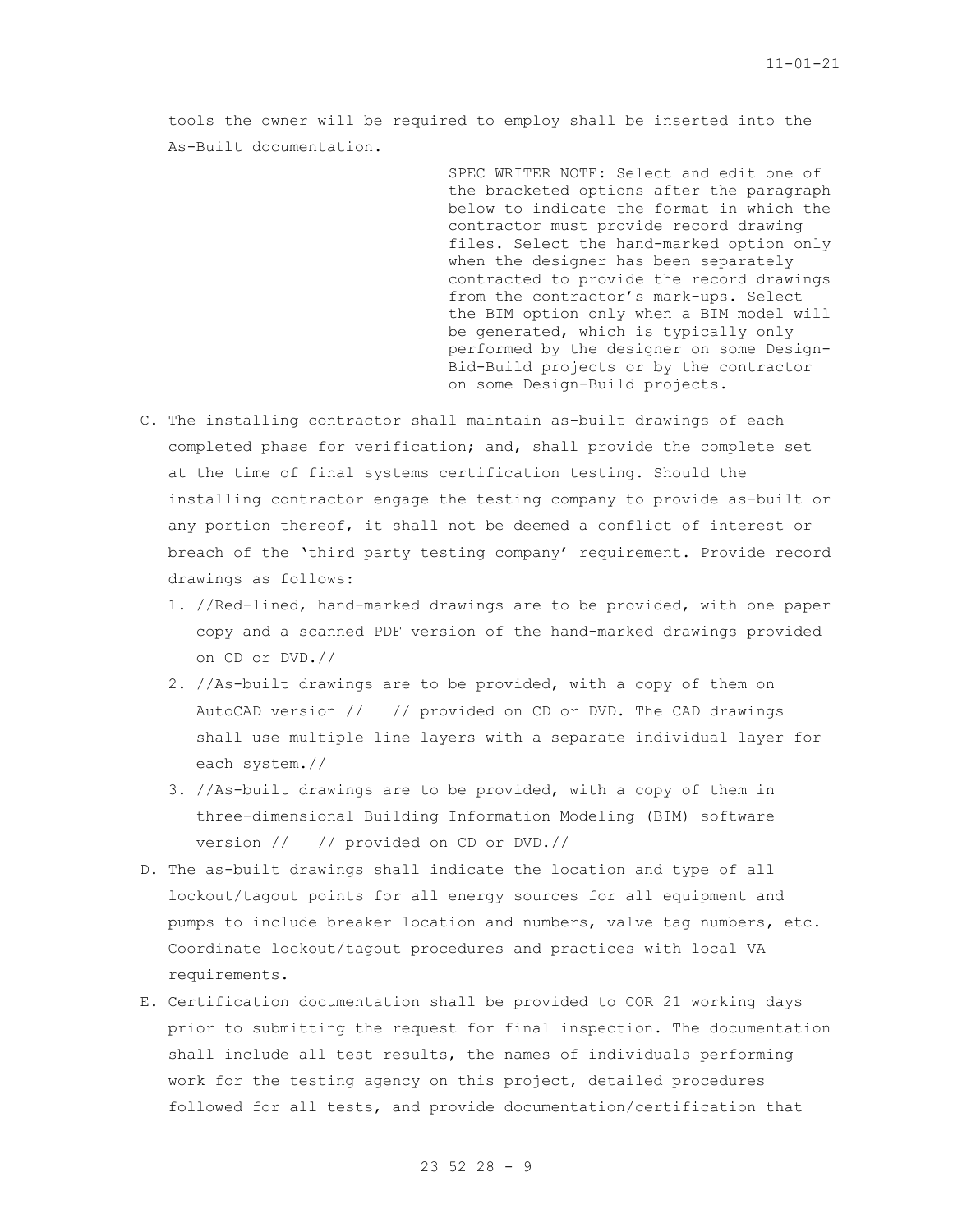all results of tests were within limits specified. Test results shall contain written sequence of test procedure with written test results annotated at each step along with the expected outcome or setpoint. The results shall include all readings, including but not limited to data on device (make, model and performance characteristics), normal pressures, switch ranges, trip points, amp readings, and calibration data to include equipment serial numbers or individual identifications, etc.

### **1.7 PROJECT CONDITIONS**

- A. Fuels to be Fired, Main Burner: //Natural gas// //No. 2 fuel oil//.
- B. Igniter (Pilot) Fuels: Natural Gas and LP gas (propane).
- C. Natural Gas: High heating value is reported as // // MJ/cubic meter (// // Btu/cubic foot) at gas company base pressure and temperature. Pressure provided to the inlet of the boiler-mounted regulators will be // // kPa (// // psig) gauge as maintained by main regulator station.
- D. Fuel Oil: Will be furnished under Government contract. House pumping system is designed to provide // // kPa (// // psig) gauge nominal to the fuel train entrance on each burner. Pressure will vary in accordance with characteristics of backpressure regulator on oil pump set (Refer to Section 23 50 11, BOILER PLANT MECHANICAL EQUIPMENT. Oil grade (No. 2) refers to ASTM D396. No burner-mounted pump or relief valve is required.
- E. Oil Atomizing Media: Low-pressure air atomizing burners are required and each boiler must include a dedicated air compressor system furnished by burner manufacturer.
- F. LP Gas: Propane furnished directly to the Government for igniter (pilot) fuel by a local supplier. Regulators at tank area will be set at 34 kPa (5 psig) gauge. Serves as igniter fuel when there is an interruption to the natural gas supply.

### **PART 2 - PRODUCTS**

SPEC WRITER NOTE: Make material requirements agree with applicable requirements specified in the referenced Applicable Publications. Update and specify only that which applies to the project.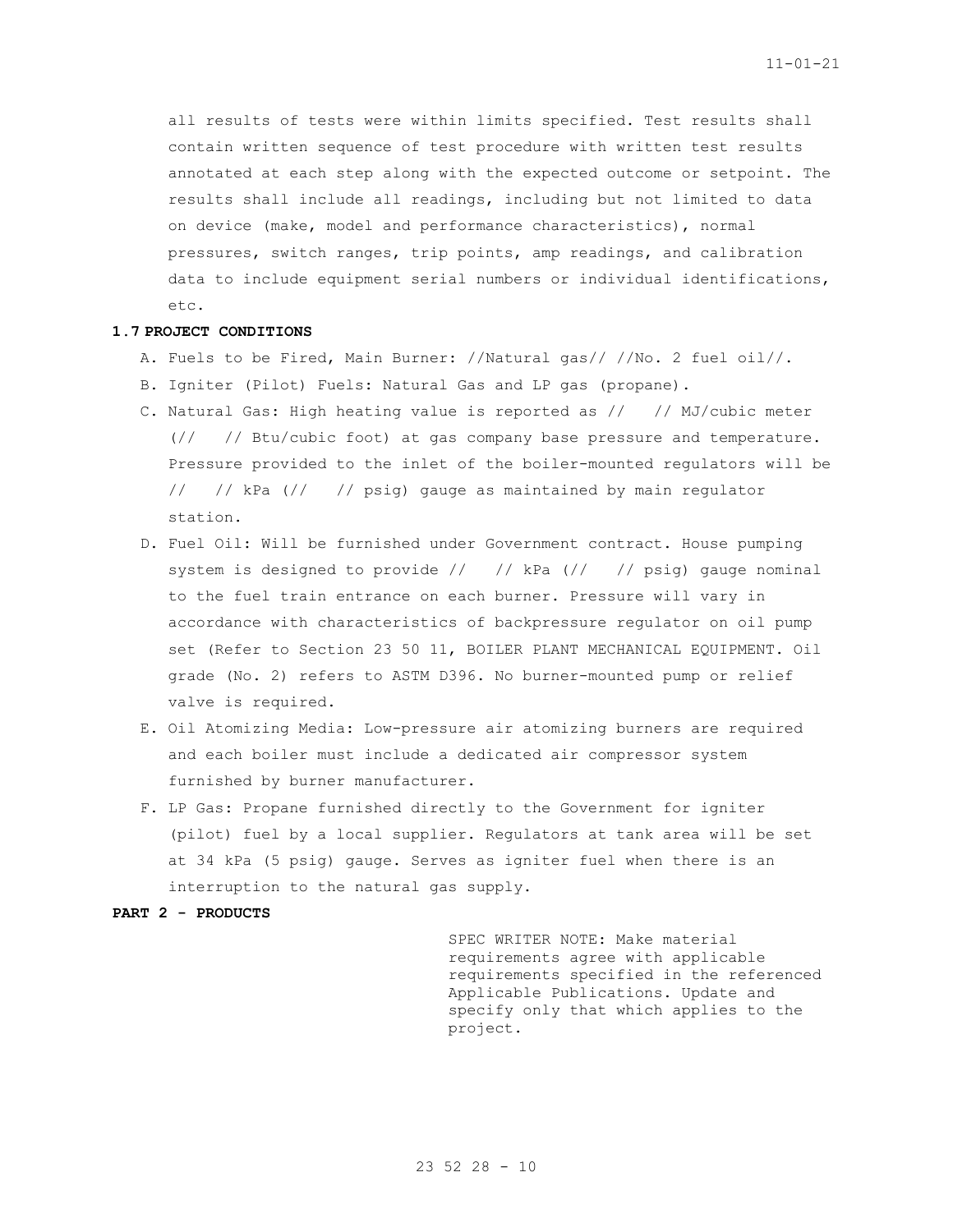### **2.1 BOILER**

SPEC WRITER NOTES:

- 1. Wetback boilers are specified because they do not have the large rear doors filled with refractory that requires periodic maintenance and replacement. Also, wetback boilers theoretically have less stress on the rear tube sheets than dry back boilers. Most major manufacturers produce wetback boilers.
- 2. The furnace location below the centerline of the boiler provides an increased safety factor if low water occurs.
- A. Type: Factory-assembled packaged Scotch marine horizontal fire tube high pressure industrial steam boiler. Three or four pass wetback design with internal furnace located below center of boiler shell. Designed for natural gas and No. 2 fuel oil firing.
- B. Service: Continuous long-term generation of low pressure steam at 103 kPa (15 psig) or less throughout the burner firing range in conformance to the specified performance requirements with feedwater supply at 100 degrees C (212 degrees F).
- C. Performance:
	- 1. Steam Output Quantity and Pressure: Refer to schedules on drawings.
	- 2. Steam Output Quality: 99 percent minimum at all steam flow rates. Based on water quality in boiler of 2200 ppm maximum total solids, 15 ppm maximum suspended solids, 440 ppm maximum alkalinity.

SPEC WRITER NOTE: Review efficiency ratings from boiler manufacturers for the required boiler capacity and steam pressure and revise the efficiencies listed below upward if possible.

- 3. Minimum Efficiency at Required Maximum Output:
	- a. Natural Gas Fuel (37.3 MJ/cubic meter) (1000 Btu/cubic foot): 82 percent at 15 percent excess air.
	- b. Fuel Oil (ASTM D396, Grade 2): 85 percent at 15 percent excess air.
- D. Heating Surface: Heating surface is defined as the fireside area of the furnace and combustion chamber plus inside (gas side) circumferential area of all convection tubes. Minimum surface shall be 470 square centimeters per kW (5 square feet per boiler horsepower).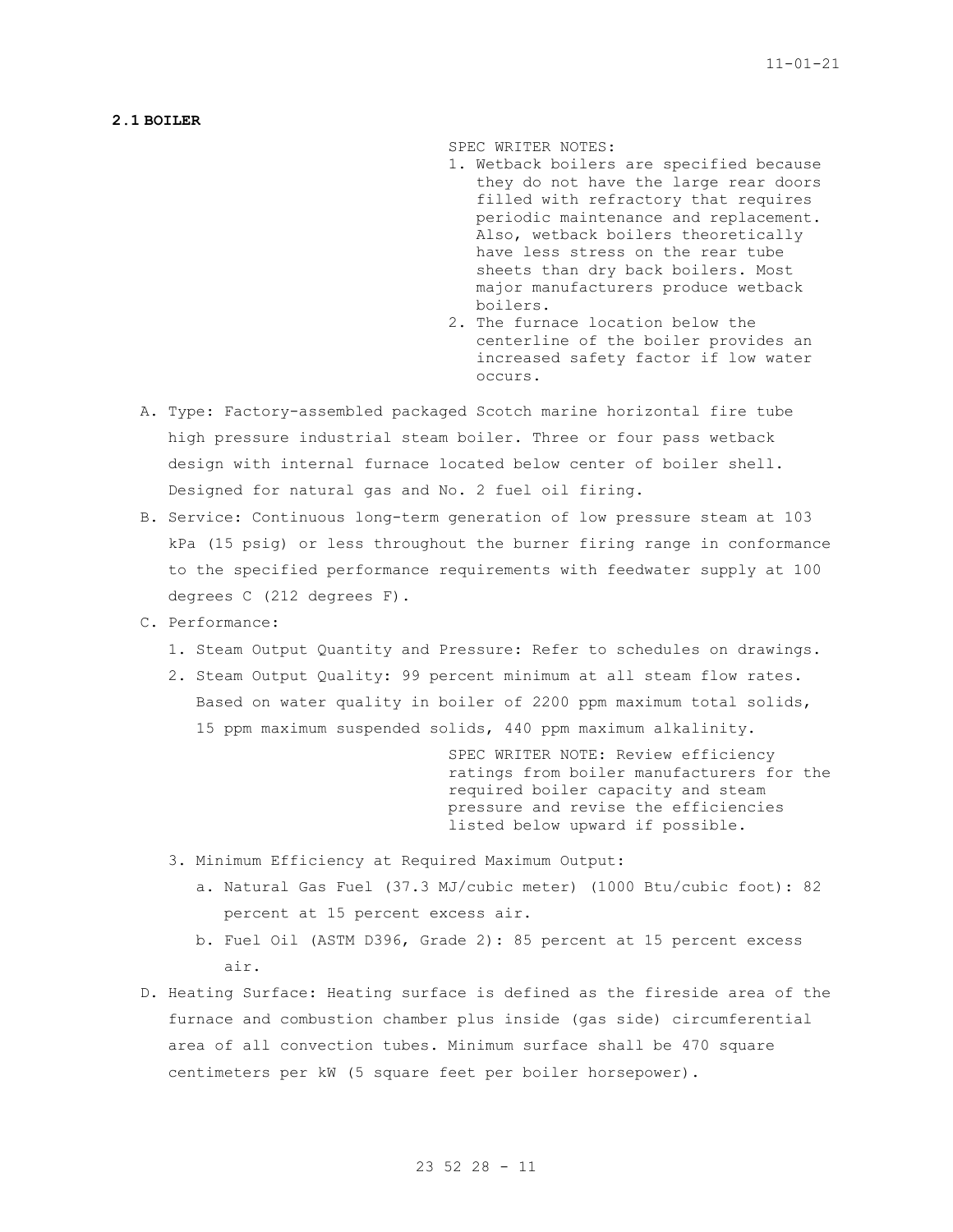- E. Design Pressure: Shall equal the ASME-stamped maximum allowable working pressure of 345 kPa (50 psig). Purpose of high design pressure is to provide additional corrosion allowance and additional safety margin to perform safety device testing.
- F. Construction:
	- 1. Codes: Comply with ASME BPVC Section I, ASME BPVC Section II, ASME BPVC Section VII, and ASME BPVC Section IX.

SPEC WRITER NOTES:

- 1. Tube thickness specified exceeds the boiler manufacturer's typical standard in order to reduce the possibility of tube sagging.
- 2. In limited special cases, the VA may consider the use of rifled tubes to improve heat transfer. If rifled tubing is to be specified, contact VA CFM and VHA OCAMES to obtain written approval prior to editing this specification to include this tubing.
- 2. Tubes: ASTM A178/178M, Grade A, smooth wall inside and outside. Minimum thickness 2.7 mm (0.106 inches). Flue gas spinners or turbulators are prohibited.
- 3. Manway: Cover and yokes shall be forged steel. Manway shall seal tight with no leakage. Provide non-asbestos gaskets.
- 4. Handholes: Covers and yokes shall be forged steel or cast steel. Handholes shall seal tight with no leakage. Provide non-asbestos gaskets.
- 5. Access to Tubes and Furnace: Provide hinged and davited doors and access panels to permit access to all tubes, burner head, and furnace for cleaning, repairs and replacement. Doors wider than the radius of the boiler shell shall be davited and shall be operable by one person. Hinges or davits are not required for access panels less than 600 mm (2 feet) in width and height. All doors and panels shall have non-asbestos gaskets and shall be sealed tight with capscrews threaded into brass nuts. Panels shall have handles.
- 6. Shell Piping Connections: Flanged, except threaded is permitted for pipe sizes less than 65 mm (2-1/2 inches). Connections shall include, but not be limited to:

SPEC WRITER NOTE: Steam nozzle forces and moments imposed by thermal expansion and seismic movement (in seismic areas) of connecting piping must be scheduled on the drawings.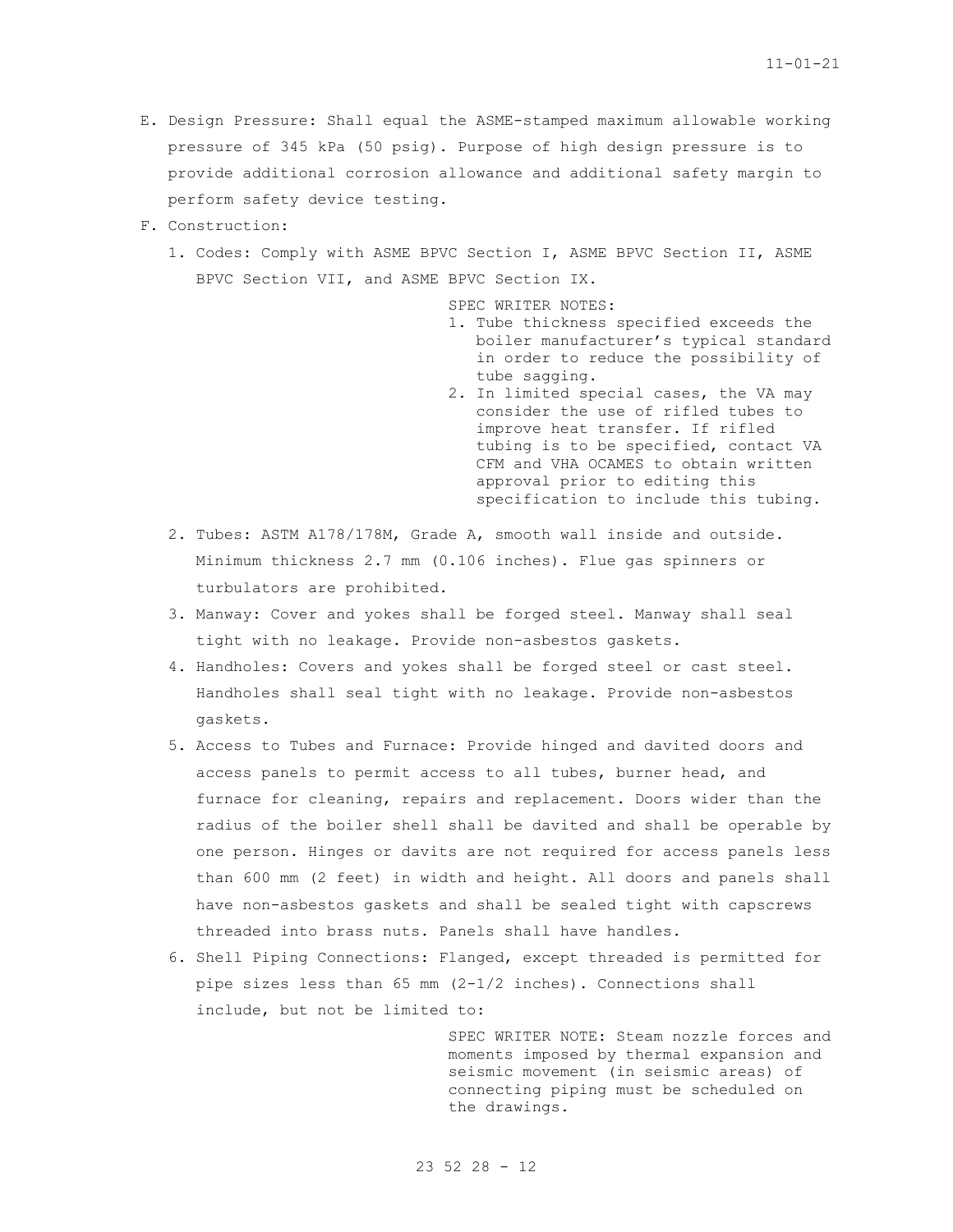- a. Steam nozzle shall be 1035 kPa (150 psig) ASME flanged. Design nozzle and shell assembly to withstand forces and moments imposed by connected piping. Studding nozzle is prohibited.
- b. Locate manual steam vent on top of boiler shell to permit access to vent gate valve from platform located above boiler.
- c. Locate safety valve outlets to permit straight run of vents through roof and to permit valve handle access from platform located above boiler.
- d. Connections for water level control, alarm and indication devices.
- e. Connections for boiler feed water, chemical admission, combined continuous blowdown and water sampling. Locate below normal water level and as shown.
- f. Bottom blowoffs. Locate to permit complete collection of sediment and complete drainage.
- g. Pressure gauge and pressure switch connections. (May be connected to water level controller steam piping.)
- 7. Support System: Provide proper support of all elements of the boiler, burner, and accessories during shipment, rigging, and in final installation. Arrange supports to permit thermal expansion// and to resist seismic shocks (in seismic areas)//. No element of the boiler or accessories shall be overstressed, displaced, have cracks, broken welds, or excessive deflection. All vertical elements of the boiler and accessories shall be plumb, and all horizontal elements shall be level.
	- a. Base Frame: Design for mounting on flat concrete base. All elements shall be level. Provide attachments for anchorage to the concrete foundation.
	- b. Rigging and Jacking: Provide lifting lugs and provisions for jacking. Painted stencils shall identify jacking locations.

SPEC WRITER NOTE: Include the following if a boiler-supported valve access platform is required.

- c. Platform Support Brackets: Provide brackets attached to boiler shell to support field-installed valve and manway access catwalk alongside top of boiler.
- 8. Refractory and Insulation: Boiler manufacturer's standard and experience proven design except insulation on the boiler shell shall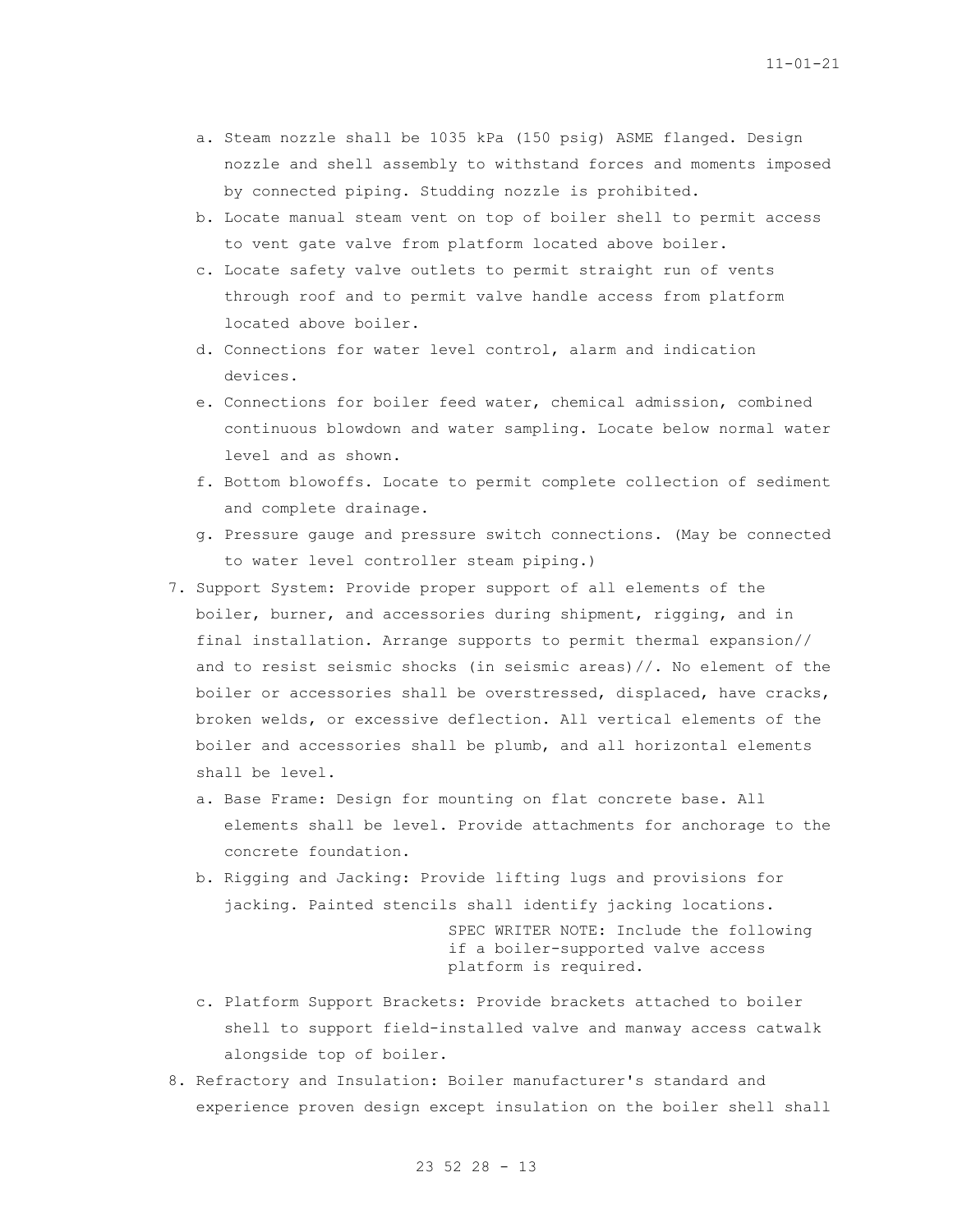be a minimum of 50 mm (2 inches) thick. No part of the external casing shall exceed 16 degrees C (60 degrees F) above ambient, except for areas within 300 mm (1 foot) of the casing penetrations.

- 9. Casing: Sheet steel covering all areas of boiler shell. Flash or seal all openings at top of boiler at piping and flue connections to prevent leakage of water into insulation. Provide a 300 mm (1 foot) minimum width section of heavy gauge reinforced casing or heavy density insulation minimum 96 kg per cubic meter (6 pounds per cubic foot) along the top centerline of the entire length of the boiler to permit walking on top of the boiler without denting the casing.
- 10. Observation Port: Provide single port at rear of furnace located to permit flame observation. Furnish with one clear and one tinted interchangeable heat resisting glass, gas-tight operable metal closure between furnace and glass, forced air cooling to reduce moisture condensation on glass.
- G. Factory Inspection and Certification: Inspect the completed boiler assembly in accordance with the requirements of the ASME BPVC Section I. The boiler inspection shall be certified. Submit four copies of ASME Form P-2 for each boiler.
- H. Finish: Provide surface preparation, heat-resistant prime and two finish coats using standard color of the boiler manufacturer.
- I. Controls and Safety Devices: In accordance with NFPA 85.

### **2.2 BOILER TRIM (ACCESSORIES)**

- A. Conform to ASME BPVC Section I.
- B. Steam Safety Valves:
	- 1. Capacities certified by National Board of Boiler and Pressure Vessel Inspectors (NBBI).
	- 2. Type: Bronze or cast-iron bodies, side outlet, flanged or threaded inlet and outlet, lifting lever, dual control rings, stainless steel trim, O-ring EPDM seats on bronze valves.
	- 3. Settings and Adjustments: Factory set, sealed, and stamped on nameplate. Set pressures as shown. Set pressure of lowest pressure valve shall not exceed normal boiler plant operating pressure by more than 207 kPa (30 psig). Provide 34 kPa (5 psig) difference in setting between each of the valves.
- C. Steam Pressure Gauge:
	- 1. Case: Turret-style, bottom connection, threaded ring, blowout disc in rear.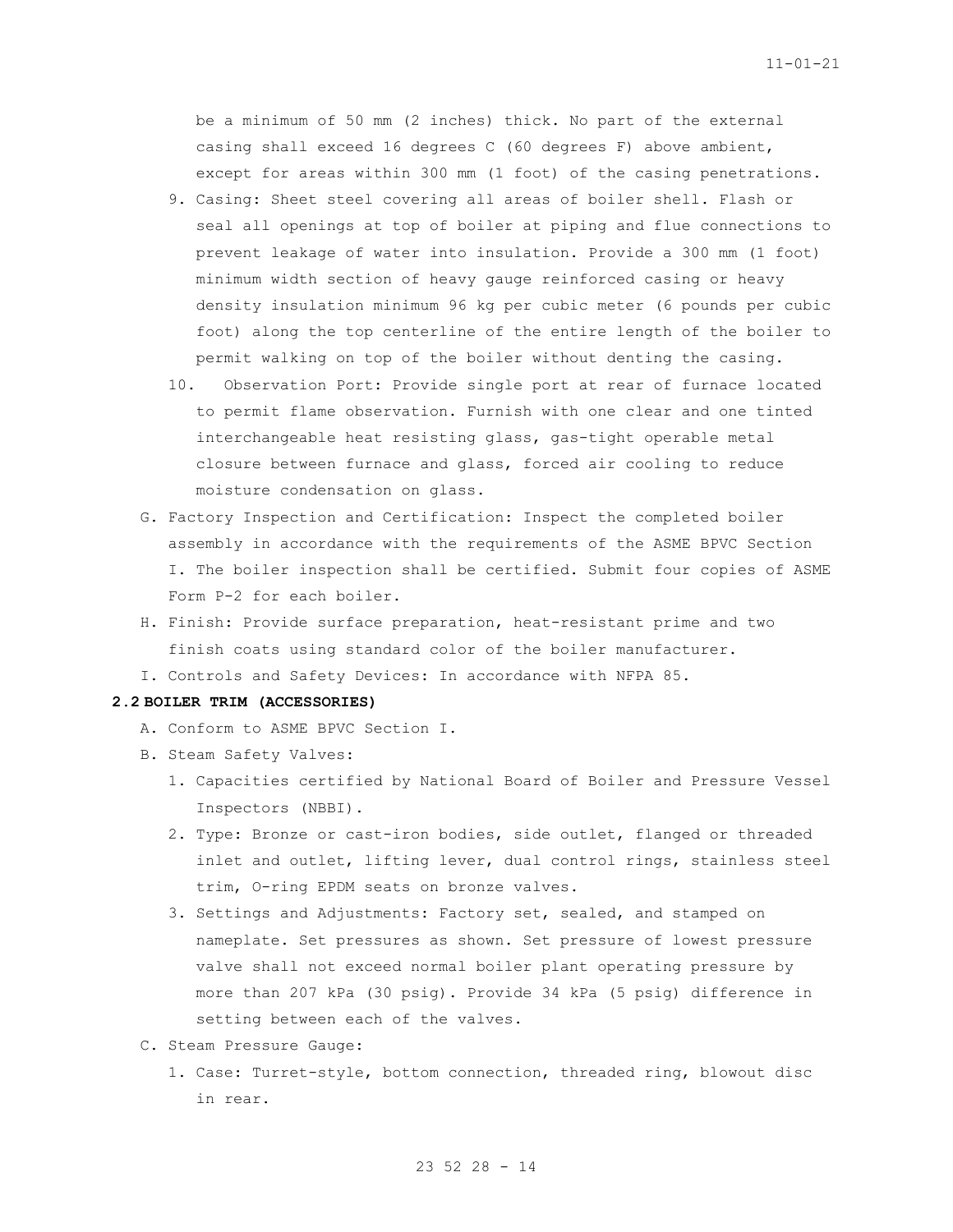- 2. Dial: 200 mm (8 inch) minimum diameter, non-corrosive, black markings on white background.
- 3. Measuring Element: Bourdon tube designed for steam service.
- 4. Movement: Stainless steel, rotary.
- 5. Pointer: Micrometer adjustable, black color.
- 6. Window: Laminated safety glass, or plastic.
- 7. Accuracy: One half percent of the full span.
- 8. Range: //0 1035 kPa// //0 150 psig// gauge.
- 9. Installation: Stop valve, steel piping, valved blowdown, siphon, union at gauge, and valved connection for inspector's gauge. Refer to Detail, FIRE TUBE BOILER.
- D. Water Level Safety and Operating Controls and Indicators:
	- 1. Provide high and low water warning alarms, primary and auxiliary low water burner cutoffs, automatic electronic modulating feedwater level control system, gauge glass.
		- a. High and low water warning alarms shall operate bell and separate high and low water level indicating lights on boiler control panel and shall not shut down the burner.
		- b. Primary and auxiliary low water burner cutoff devices shall be in two separate water columns, piped individually to the boiler water spaces. One device shall be float-type, the other device shall be conductivity probes. Primary and auxiliary cutoffs shall require separate manual reset. Non-latching shunt switches shall allow blowdown of water columns without shutting down the burner.
		- c. Water level set points for all devices shall be as recommended by boiler manufacturer.
		- d. Water level control system shall maintain the water level within limits established by boiler manufacturer for normal water level with no tripping of high and low-level alarms with instantaneous load swings of 25 percent of boiler capacity. Feedwater pump will operate continuously.
		- e. Refer to Section 23 09 11, INSTRUMENTATION AND CONTROL FOR BOILER PLANT for detailed operation of all indication, monitoring, alarm and control devices.
	- 2. Water Column Unit with Water Level Controller, Gauge Glass, Water Level Sensor for Primary Low Water Cutoff:
		- a. Float-type electric or electronic modulating water level control device and primary low water cutoff. As an option to the float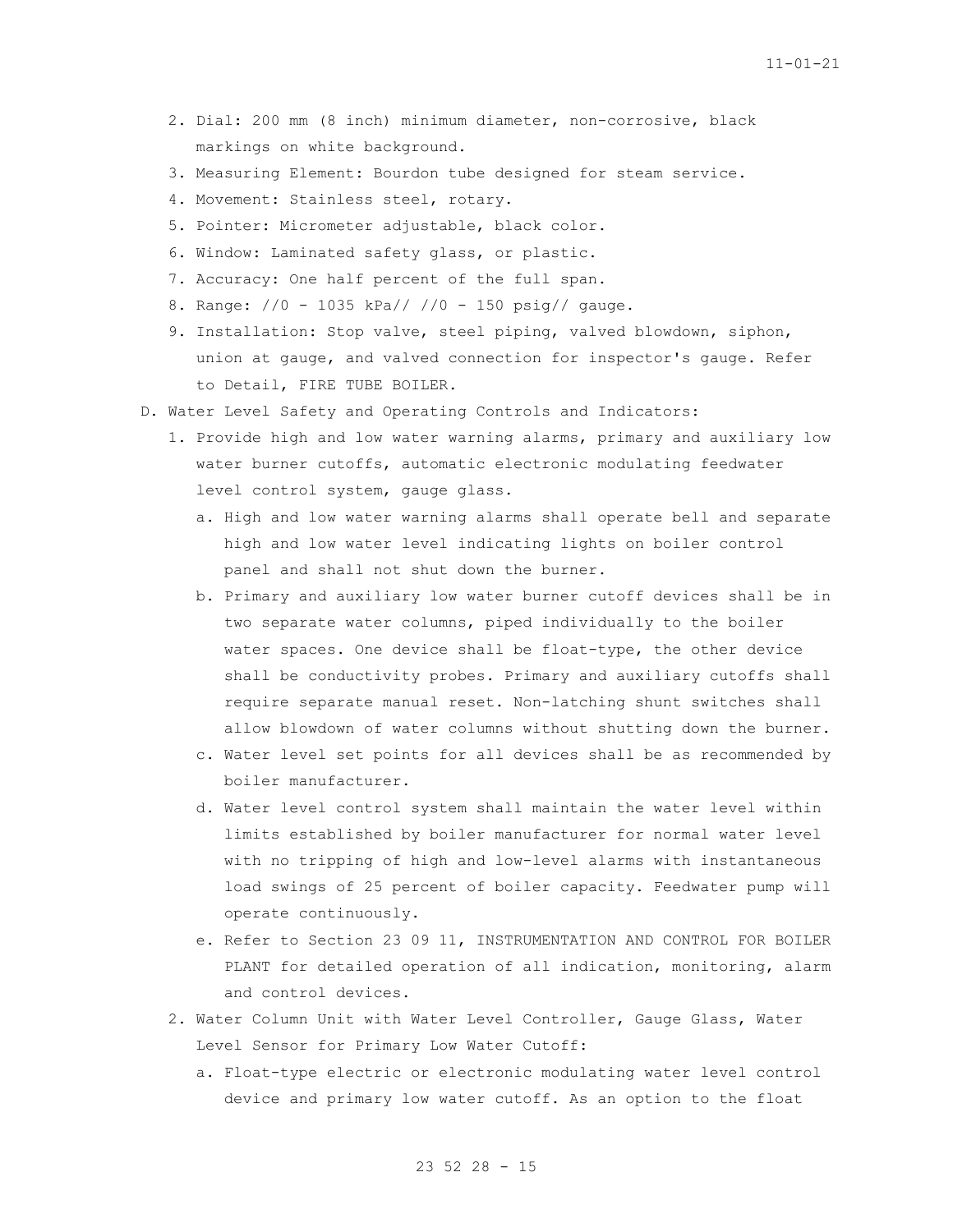type device, electronic self-checking magnetostrictive or capacitance devices may be provided.

- b. Height of water column and gauge glass shall be sufficient to show water level in the gauge glass at least 15 mm (1/2 inches) above high water alarm set point and at least 15 mm (1/2 inches) below auxiliary low water cutoff set point.
- c. Control system shall automatically modulate an electric feedwater flow control valve. Feedwater pump will operate continuously.
- d. Gauge Glass Prismatic: Single or double (offset) tilted or vertical prismatic tempered borosilicate reflex units of sufficient length to include all low water cutoff points and high-water alarm point without discontinuity. Provide gauge illuminator, mounted vertically, designed to direct light at gauge only. Locate in front of gauge. Do not block view of gauge from personnel standing 1800 mm (6 feet) in front of burner. Provide chain-operated 1/4 turn gauge valves. Extend chains to within 1800 mm (6 feet) of the floor.
- 3. Auxiliary Water Column with Water Level Sensors for High and Low-Level Alarms and Auxiliary Low Water Cutoff:
	- a. Conductivity probe type high and low-level alarm sensors and auxiliary low water cutoff sensor.
	- b. UL listed, factory-built probe and chamber unit mounted externally from the boiler.
	- c. Stainless steel conductivity probes and grounding probe. Virgin Teflon insulation.
- 4. Water columns shall be rated for 1380 kPa (200 psig) minimum saturated steam and have boiler and drain connections.
- 5. Water Column Piping to Boiler and to Drains: ASTM A106/A106M, Grade B, seamless or ERW piping, Schedule 80 threaded. Fittings shall be 300 lb. malleable iron or forged steel. All changes in direction shall be with crosses, no ells. Provide valved drain piping connected to the lowest part of each of the water columns.
- 6. Electrical: Provide circuit breakers, transformers, all devices for complete control system. All control electronics and relays shall be in waterproof NEMA 4 panels.
- 7. Modulating Feedwater Control Valve:
	- a. Characterized rotary or sliding gate valve. Operated by electric drive unit actuator with top mount integrated digital positioner.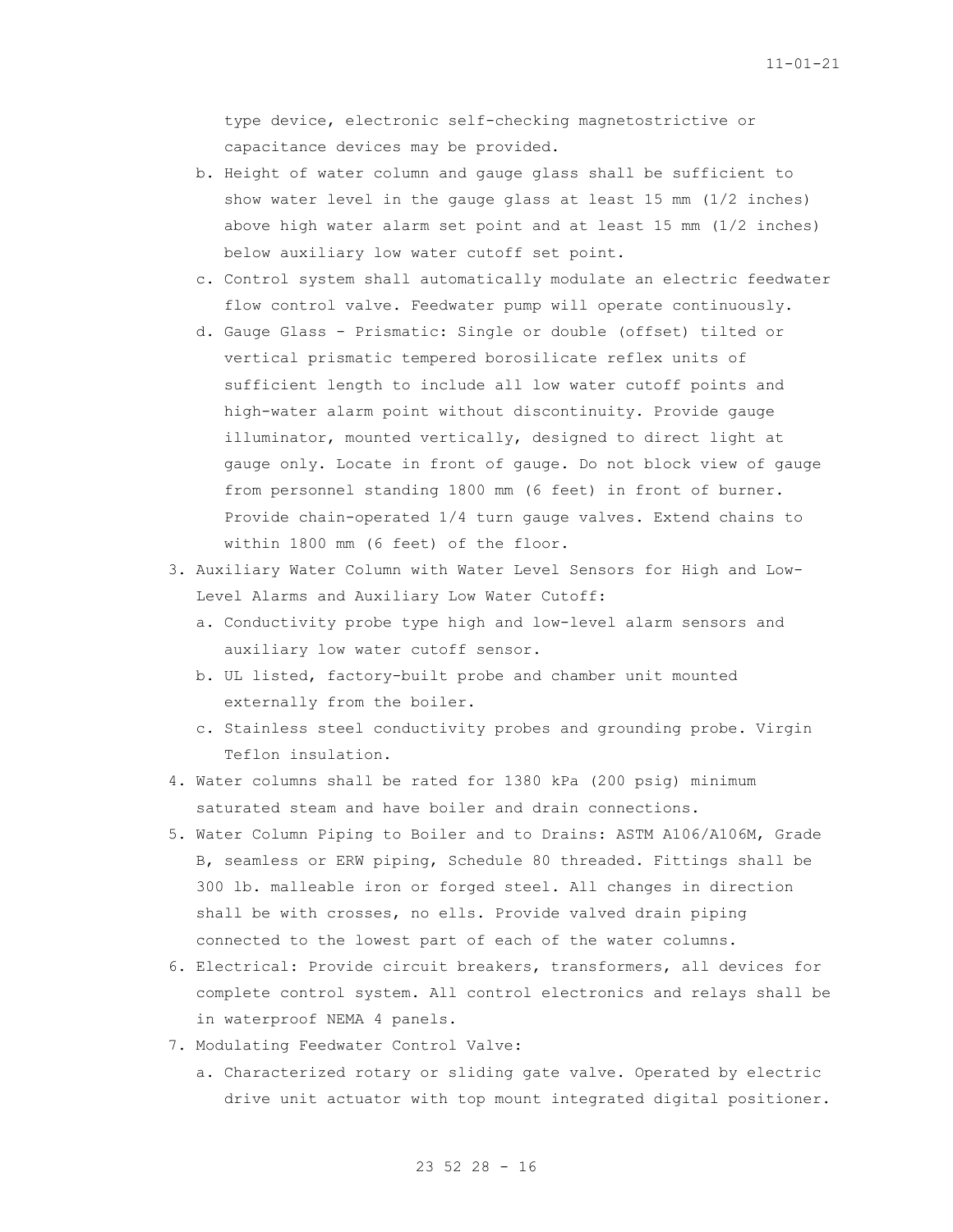Equal-percent valve flow characteristics. Modified linear valve flow characteristics shall be utilized when digital positioner is furnished.

- b. Performance: Refer to schedules on the drawings for pressure, temperature and flow requirements. If not shown on the drawings, the valve shall be designed for maximum flow rate of 125 percent of the maximum boiler steam output with 69 kPa (10 psig) pressure drop, maximum inlet pressure of 1035 kPa (150 psig), maximum temperature of 138 degrees C (280 degrees F). Shut-off seat leakage less than 0.0001 percent of valve CV.
- c. Rotary Valve: Three-piece carbon steel body, 316 stainless steel ball and stem, Polyfil seat, TFE coated stainless steel seal, 1035 kPa (150 psig) 138 degrees C (280 degrees F) minimum ratings. Flanged ends or wafer type for pipe sizes over 50 mm (2 inches), threaded ends for pipe sizes 50 mm (2 inches) and less.
- d. Sliding Gate Valve: Stainless steel body, head section, actuator springs valve stem and fixed disc. Tribaloy (STN2) self-aligning sliding disc. Carbon filled PTFE packing. Minimum ratings 1035 kPa (150 psig), 138 degrees C (280 degrees F).
- e. Sound Levels: Conform to Section 23 05 51, NOISE AND VIBRATION CONTROL FOR BOILER PLANT.
- f. Electric Drive Unit for Rotary Valve: Shall have sufficient power to operate valve under all operating conditions. All parts of linkage between drive unit and valve shall be free-working, securely attached, and shall not distort under all operating conditions.
- 8. Shunt Switches for Primary Low Water Cutoff and Auxiliary Low Water Cutoff: Provide separate non-latching shunt switches for each of the low water cutouts to allow manual blowdown of water column without tripping burner. Locate each switch adjacent to the drain valve for the low water cutout that is affected by the switch.
- 9. Low Water Cutout Operation: Manual reset of primary low water cutoff shall be combined with the burner management manual reset. The burner management system annunciator and associated alarm horn shall indicate the primary and auxiliary low water cutoff operation. The manual resets for primary and auxiliary low water cutoffs shall be separate, such that an operator would be alerted to a failure of the primary cutoff.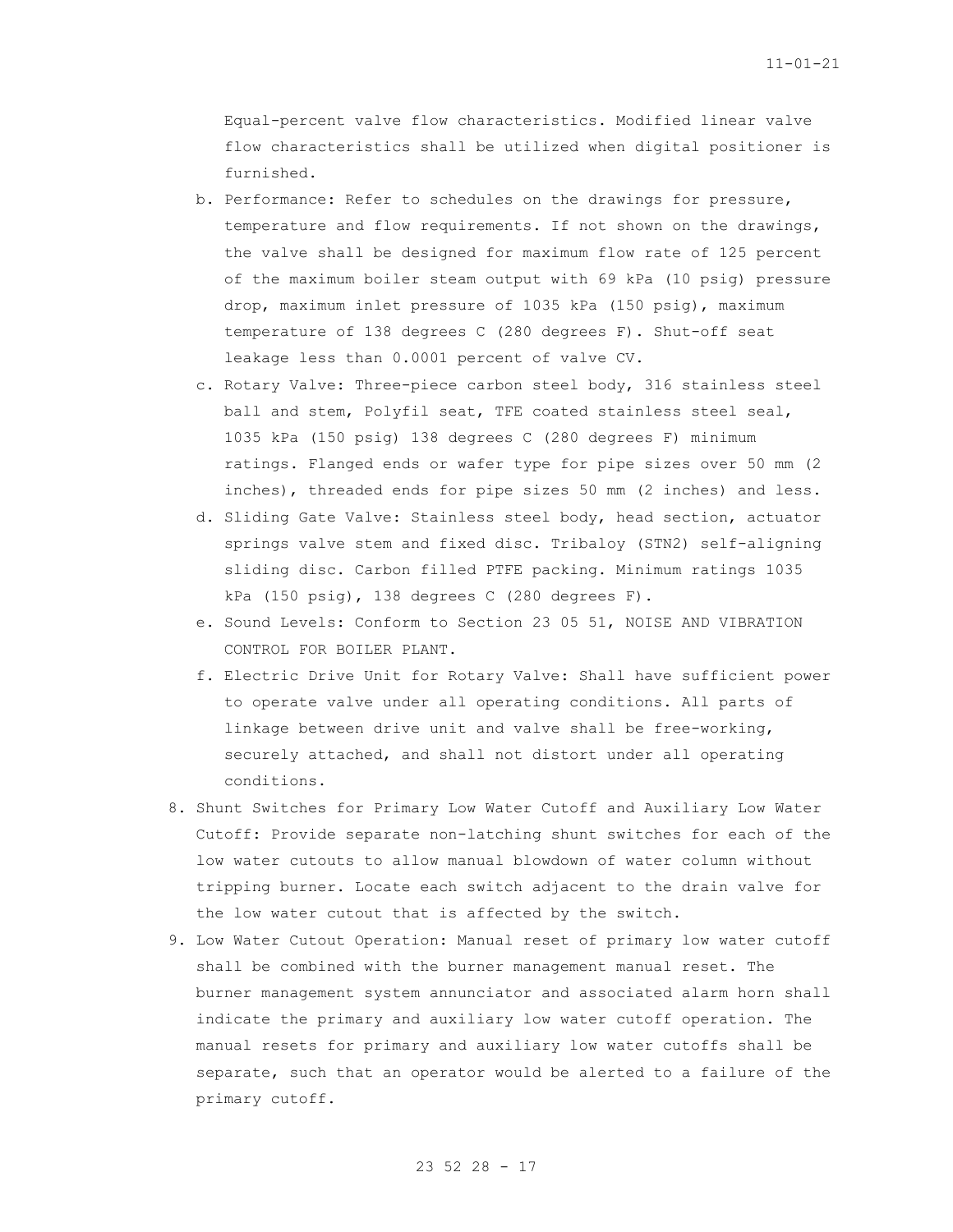- E. Stack Thermometer:
	- 1. Dial-type, bi-metal element, stainless steel case and stem, adjustable angle, one percent of full scale accuracy, dual scale, 100 to 550 °C and 200 to 1000 °F, minimum diameter 125 mm (5 inches).
	- 2. Electronic temperature sensor with stainless steel sheath, for indication at the BAS.
- F. High Steam Pressure Burner Cutouts:
	- 1. Provide two UL listed, FM approved units with different set points. Unit with lowest set point shall be recycling pressure limit switch (automatic reset); unit with highest set point shall be nonrecycling pressure limit switch (manual reset).
	- 2. Bellows or bourdon tube actuated sealed snap-acting switch with adjustable set point and switch position indicator.
	- 3. The recycling pressure limit switch (automatic Reset) unit shall have an adjustable differential pressure or dead band so the reset pressure is an adjustable set point and switch position indicator.
	- 4. Rated for 1380 kPa (200 psig) minimum emergency pressure.
	- 5. Set pressure range: To 150 percent of required set pressure.
	- 6. Provide indicators with graduated scales for set point and differential pressure.
	- 7. Mounting: Connect to water column piping. There shall be no valves between cutoff and boiler shell. Provide siphons at each switch to protect bellows from high temperature.
	- 8. Set Points:
		- a. Recycling pressure limit switch (Automatic Reset) Unit: Refer to boiler schedule shown on the drawings. If not shown, set at 34 kPa (5 psig) below the set pressure of the non-recycling (manual reset) unit.
		- b. Recycling pressure limit switch (Automatic Reset) Unit: rest set point shall be 80 percent of the normal operating pressure of the boiler or greater.
		- c. Non-recycling pressure limit switch (Manual Reset) Unit: 34 kPa (5 psig) below lowest safety valve set pressure. Subtractive differential not to exceed 69 kPa (10 psig).
	- 9. Refer to Section 23 09 11, INSTRUMENTATION AND CONTROL FOR BOILER PLANT for the operation of the cutouts.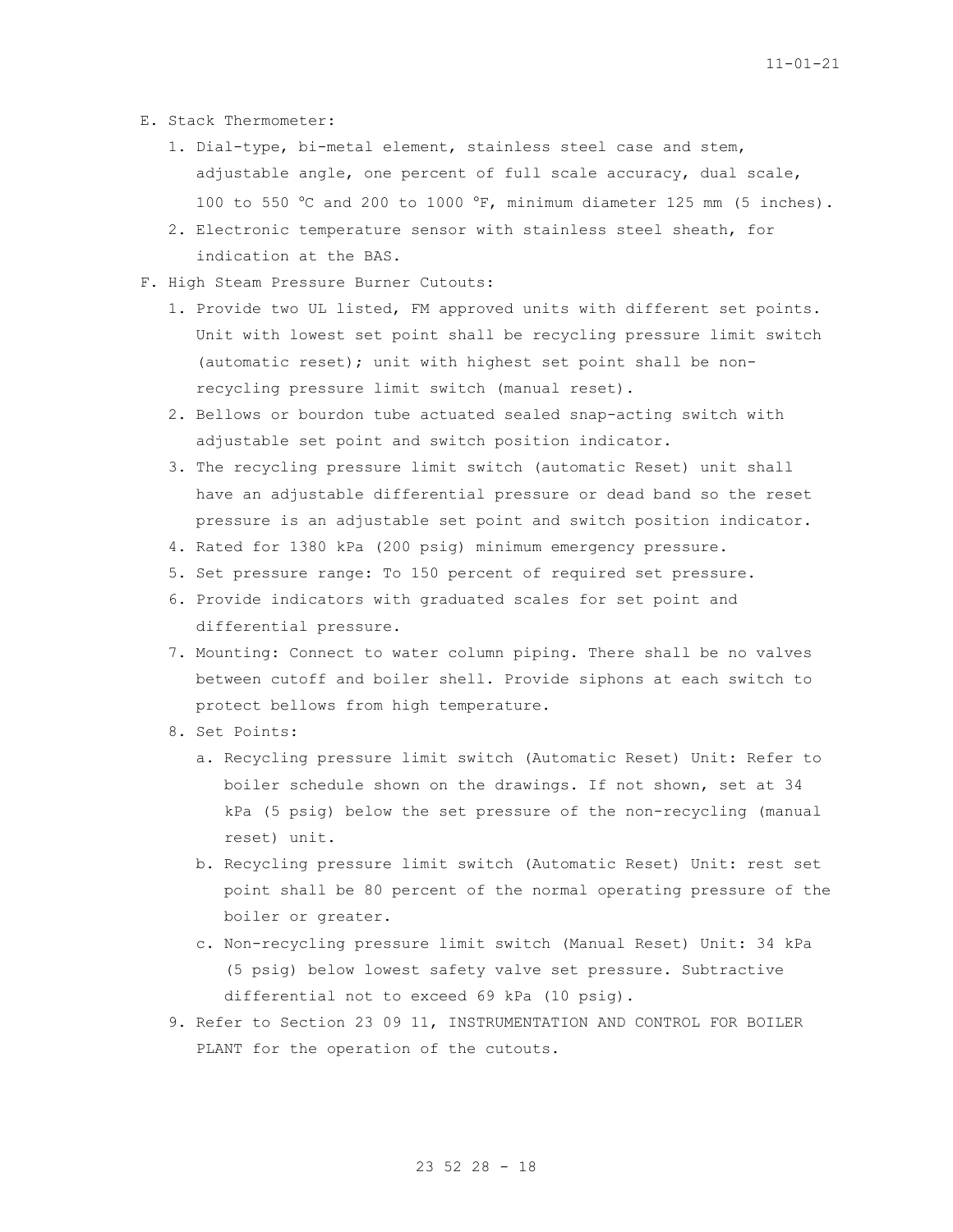## **2.3 BURNER AND FUEL TRAINS**

SPEC WRITER NOTE: Delete low NOx requirements unless required by air emissions authorities.

- A. Burner Type: Integral combination natural gas and fuel oil, packaged, forced draft, modulating firing//, and variable speed forced draft fan//. //Design for low NOx emissions.// Burner shall be manufactured and tested by the boiler manufacturer on the boiler specified herein.
	- 1. Gas Burner: Ring type with multiple ports or spuds.
	- 2. Oil Burner: Gun type, inside mix, low pressure air atomizing.
	- 3. Igniter (Pilot): Interrupted, electrically ignited, natural gas and propane.
	- 4. Change of fuels will not require any disassembly and reassembly of the fuel train on burner fuel nozzles.
- B. Service:
	- 1. Continuous operation at all firing rates on each fuel listed under paragraph, PROJECT CONDITIONS of this Section. Design the entire burner and fuel train system for application to the specific boiler furnished and for service at the available fuel pressures.
	- 2. Igniter (Pilot) Fuels: Normal fuel will be natural gas. Propane will be used if there is an interruption in natural gas service.
	- 3. Main Fuels: After boilers are accepted for operation, choice of fuels will be based on cost and availability.
- C. Performance:
	- 1. Igniter (pilot) flame on natural gas and propane shall form close to the point of ignition and shall be stable. Ignite both the gas and oil burner with single igniter.
	- 2. Main flame on gas and oil fuels shall ignite at lowest firing rate.
	- 3. Main flame characteristics at all firing rates:
		- a. Flame retained at the burner.
		- b. Flame stable with no blowoff from the burner or flashback into the burner. Pulsations, rumble, or vibrations are prohibited at any firing rate.
		- c. No deposits of unburned fuel or carbon at any location.
		- d. No carryover of flame beyond the end of the first pass (furnace tube).
		- e. Steady constant direct contact or impingement of the flame on any surface is prohibited.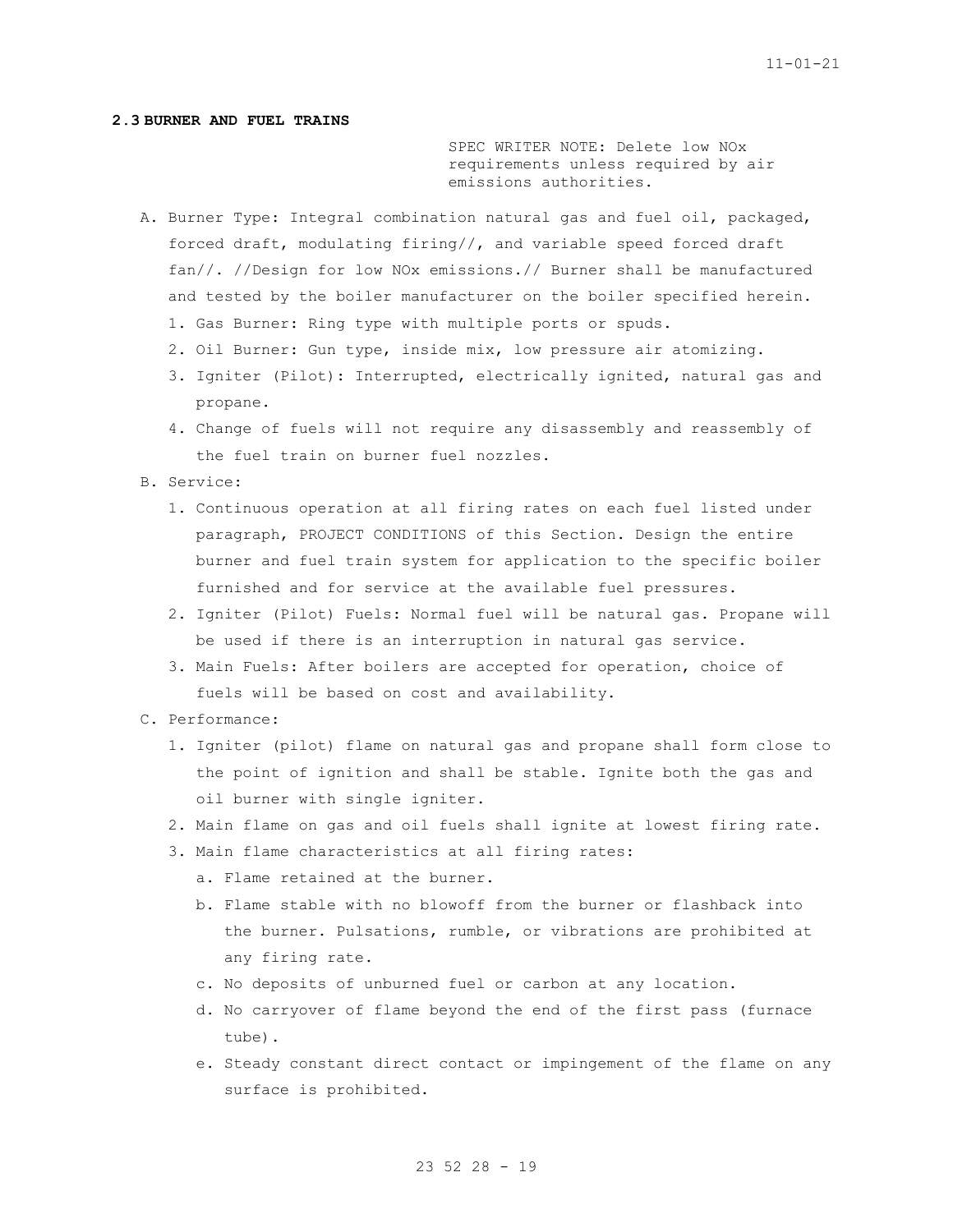4. Main Burner Operation:

SPEC WRITER NOTE: Turndown varies with boiler size and for controlled emissions versus uncontrolled emissions. Turndown may be 10:1 on gas with uncontrolled emissions, but may be as low as 5:1 on gas with controlled emissions.

- a. Minimum turndown //10:1// //8:1// //5:1//.
- b. Operate at all loads on any one fuel without any manual changes to burners, fuel trains or fuel pressures, atomizing media trains or pressures.
- c. Excess Air in Flue Gases with Oxygen Trim at Null Position:

| Boiler Steam Output,<br>Percent of Maximum<br>Required Capacity | Percent Excess Air<br>Allowable Range |
|-----------------------------------------------------------------|---------------------------------------|
| Below 25                                                        | 15 minimum                            |
| $25$ to $39$                                                    | $15$ to $35$                          |
| 40 to 100                                                       | 15 to 25                              |

d. Performance at any load point shall be repeatable after increasing or decreasing the firing rate. Repeatability plus or minus five percent excess air, at 25 percent and higher boiler loading except excess air must remain within ranges specified above.

> SPEC WRITER NOTE: Oxygen trim control should be specified on boilers that have parallel positioning combustion controls.

- e. //Oxygen trim control set at maximum position shall not blow out the fire at any load point. At minimum position, the combustion shall not go below stoichiometric.//
- f. Noise and Vibration: Refer to Section 23 05 51, NOISE AND VIBRATION CONTROL FOR BOILER PLANT for requirements on forced draft fan and oil atomization system. Burners shall operate without pulsation.

SPEC WRITER NOTE: Engineer must review local emissions rules and revise the following paragraphs as necessary.

- 5. Flue Gas Emissions Limits:
	- a. Carbon Monoxide: Shall not exceed 200 ppm.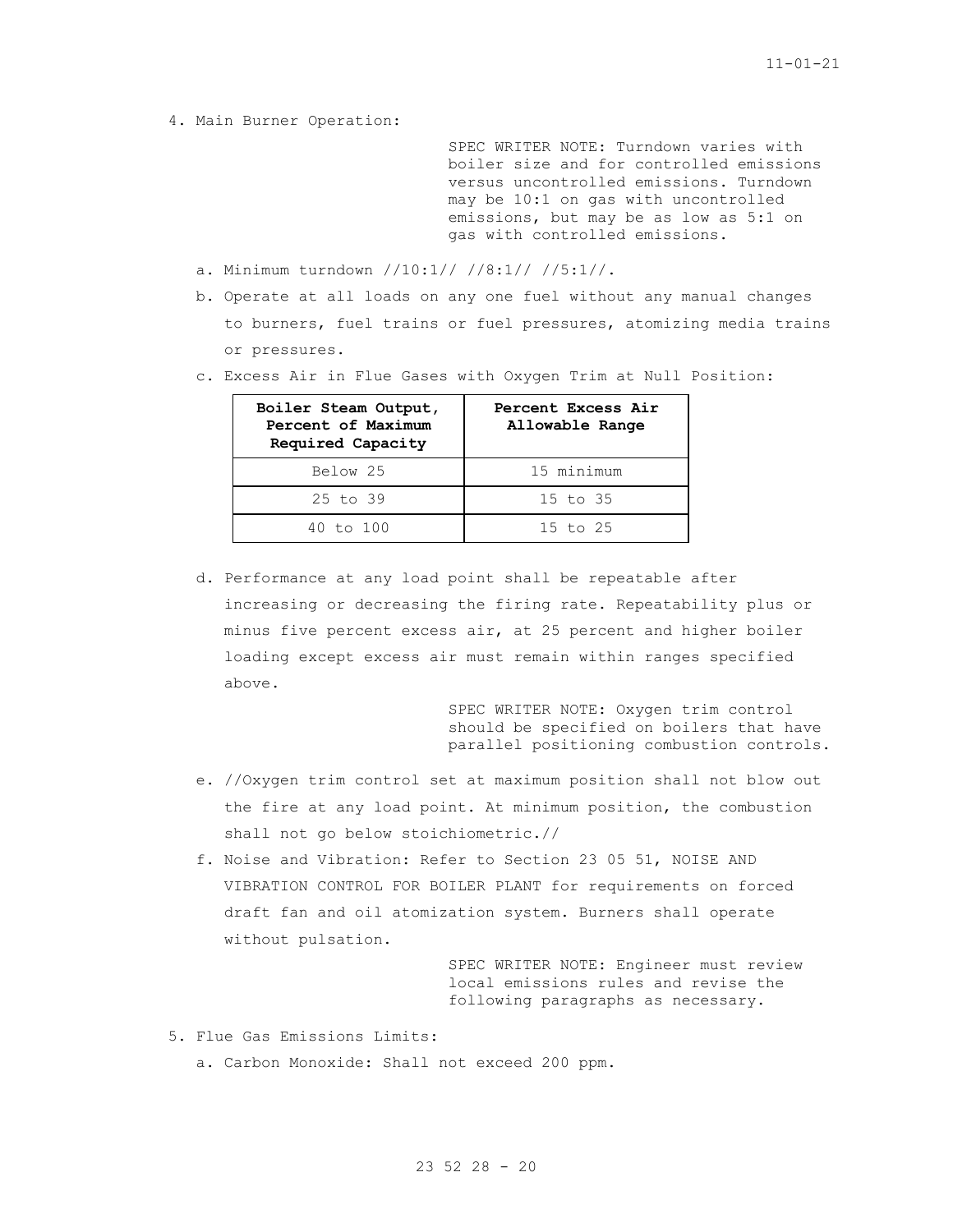b. Smoke: On natural gas and No. 2 oil shall not be visible and shall not exceed No. 1 on the Bacharach smoke scale.

> SPEC WRITER NOTE: Delete NOx requirements except where required by local air emissions authorities. Insert local NOx emissions limits if applicable. If local emissions rules express the requirement in a different way, revise the subparagraph to conform. The VA prefers to avoid any requirements for low NOx limits (30 ppm or lower), unless local air emission regulations require such, because of typically adverse effects on turndown, capacity, and efficiency.

- c. NOx: // // ppm maximum, corrected to 3 percent oxygen, dry basis on natural gas //and // // // ppm, maximum low nitrogen No. 2 fuel oil//.
- D. Construction:
	- 1. Burner Access (Main Burner and Igniter): Arrange fuel valve and piping trains, controls and other devices so that they do not interfere with the removal and replacement of burner parts.
	- 2. Arrangement of Fuel Valve and Piping Trains: All devices shall be accessible for maintenance or replacement without removal of other devices. Do not attach any piping or devices to boiler casings.
	- 3. Coatings: Provide surface preparation, heat resistant prime and two finish coats using standard color of boiler manufacturer.
	- 4. Combustion Air System and Flue Gas Recirculation (FGR) System (if provided):
		- a. Air flow rates controlled by forced draft fan inlet or outlet dampers// and variable speed drive//.
		- b. Symmetrical, balanced distribution of combustion air into the burner.
		- c. Provide induced type FGR system if FGR is necessary to achieve specified NOx limits. All FGR ductwork shall comply with Section 23 51 00, BREECHINGS, CHIMNEYS, AND STACKS.
		- d. Forced Draft Fan: Airfoil or backwardly inclined wheel, electric motor driven. Design for required excess air and for static pressure that is based on losses from fan inlet to stack or chimney outlet, including economizer (if provided), at jobsite altitude. Fan shall have no resonant frequencies at all operating speeds.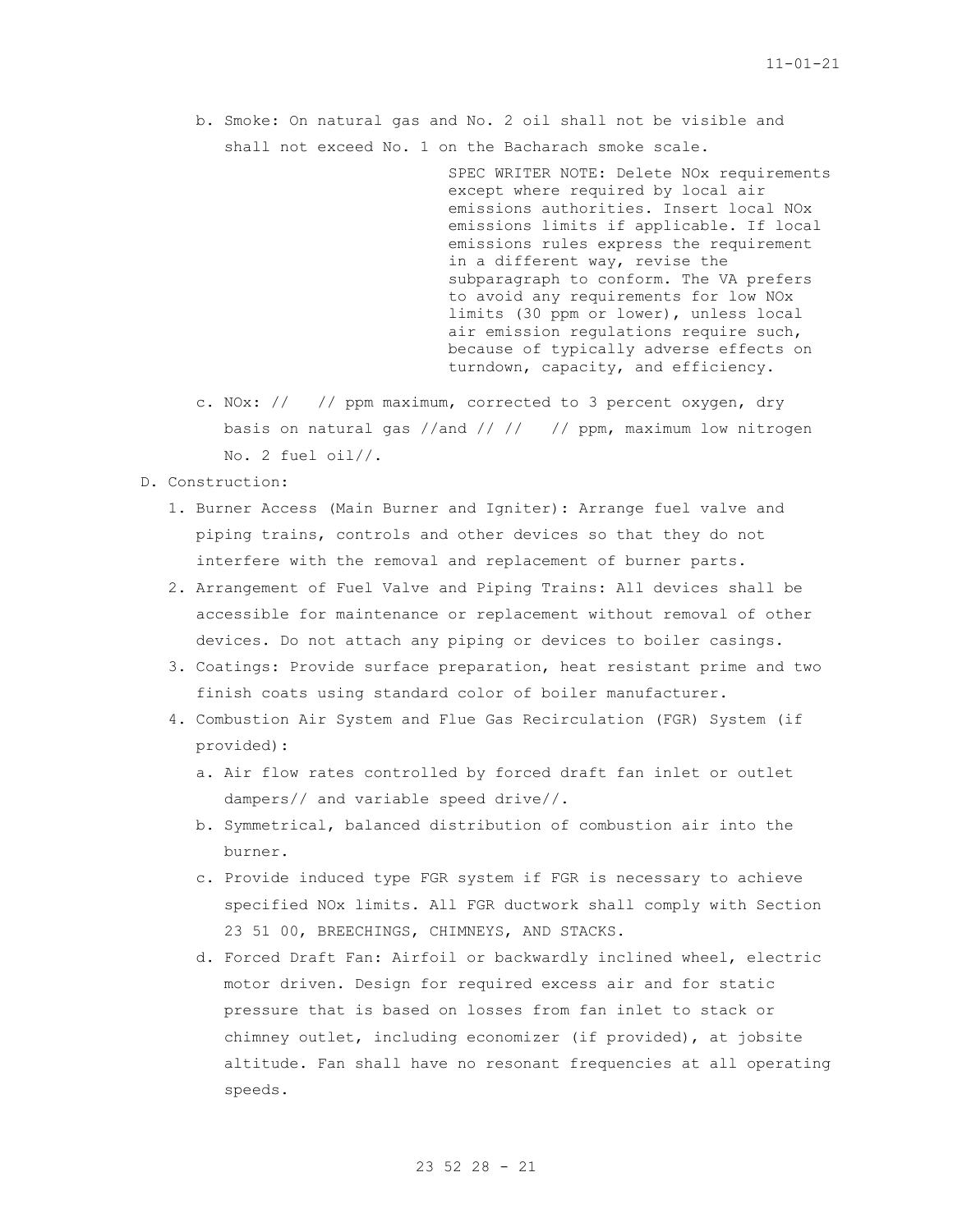- e. Motor: TEFC or open drip proof, non-overloading under all fan operating conditions, design for 40 degrees C (104 degrees F) ambient, premium efficiency type. Motors for variable speed service shall be rated inverter-ready. Refer to Section 23 05 10, COMMON WORK RESULTS FOR BOILER PLANT AND STEAM GENERATION.
- f. Damper: Design to provide accurate control of excess air with minimum hysteresis. //On variable speed systems, the damper shall operate across all firing rates.//
- g. Motor Starter Panel: Provide motor starter //and variable speed drive// mounted in NEMA 4 enclosure, readily accessible. Refer to Section 23 05 10, COMMON WORK RESULTS FOR BOILER PLANT AND STEAM GENERATION. Refer to Section 23 09 11, INSTRUMENTATION AND CONTROL FOR BOILER PLANT, for burner management system motor power interlocks.
- h. Sound Attenuators: Provide attenuators on forced draft air intakes to reduce sound levels to allowable limits. Refer to Section 23 05 51, NOISE AND VIBRATION CONTROL FOR BOILER PLANT.
- 5. Provide front and rear viewports, with one clear and one tinted replaceable interchangeable glass. Locate to permit view of main and igniter flames.
- 6. Burner Throat: Refractory tile, shaped to promote proper combustion, arranged with provisions for expansion and contraction and rated by the refractory manufacturer for the maximum service conditions.
- 7. Electrical Conduit: Provide liquid-tight flexible metal conduit with sealing fittings for all power and control services to fuel trains and burners. Flexible metal conduit must be limited to 900 mm (3 feet) in length, unless additional length is required for door or burner swing. Refer to Section 26 05 33, RACEWAY AND BOXES FOR ELECTRICAL SYSTEMS.
- 8. Factory Testing: Mount burner and controls on boiler at factory and fire-test to verify proper operation, including Flame Safeguard and safety interlock operation.

SPEC WRITER NOTE: Delete any fuel valve and piping trains not required. Determine if the natural gas supplier has any special requirements that must be incorporated in the main or igniter fuel trains.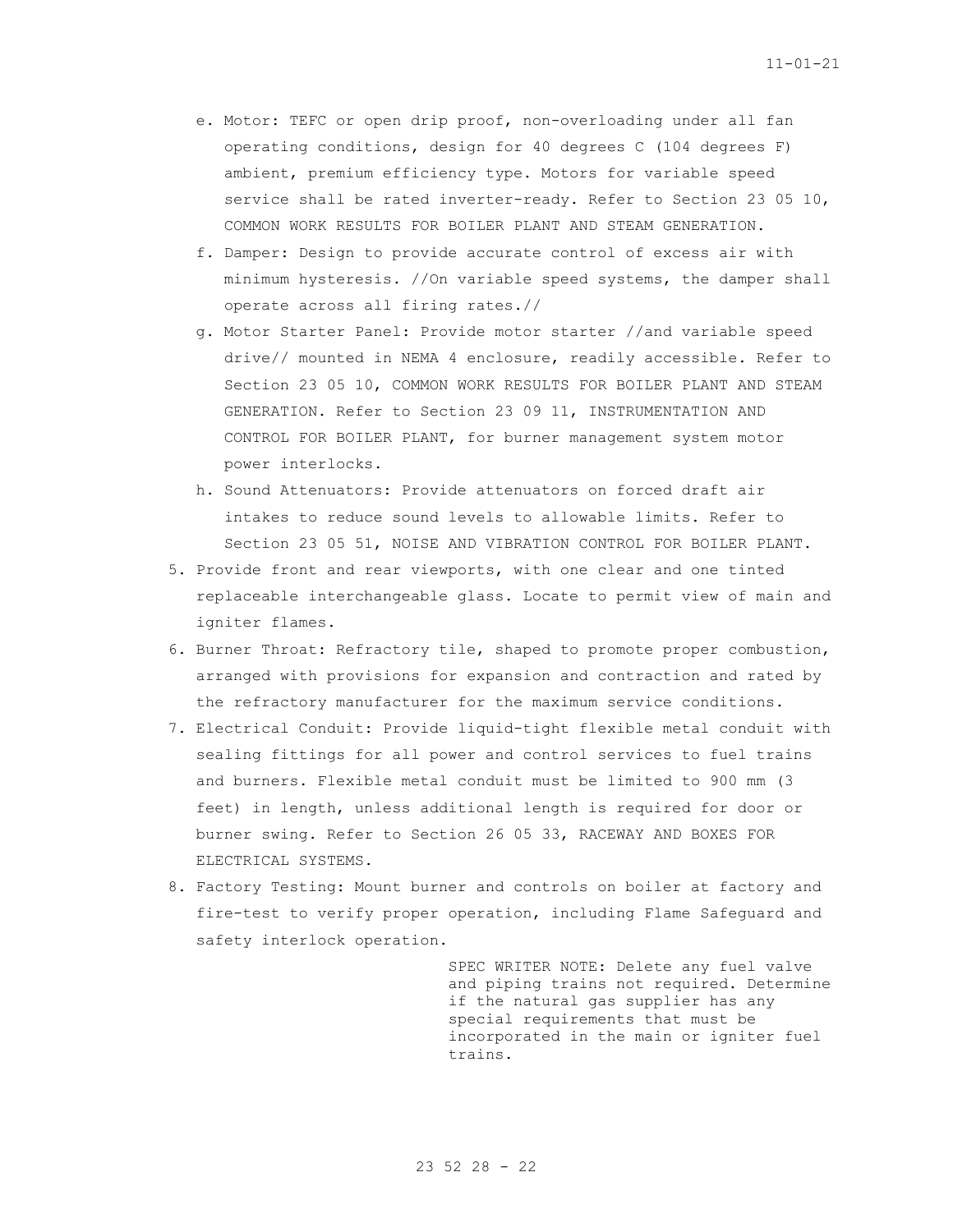- E. Natural Gas Main Fuel Train:
	- 1. Arrangement: Comply with typical arrangement in NFPA 85, Annex A, as modified by the following description. Starting at the entrance to the train, the devices are, in sequence: plug valve, filter, pressure gauge, pressure regulator, valved connection to pilot burner fuel train, flow meter (if required), pressure gauge, low pressure switch, two automatic safety shut off valves, valved leak test, high pressure switch, fuel flow control valve, plug valve, pressure gauge, burner. Provide tee connection for vent between the automatic safety shut off valves. Vent line shall include valved leak test connection, automatic vent valve, valved leak test connection, lockable plug valve, vent thru roof. High and low pressure switches shall be located to sense the constant pressure controlled by the burner pressure regulator and not the variable burner pressure.
	- 2. Filter: Replaceable fiberglass or cellulose cartridge, 10 micron or smaller particle retention. Static pressure capability two times the maximum lock-up pressure of nearest upstream pressure regulator. Maximum pressure loss at high fire 1.3 kPa (5 inches WG). Provide vent with cock for relieving pressure in filter.
	- 3. Pressure Regulator:
		- a. Single seated, diaphragm-operated, designed for natural gas service. Controlled pressure shall be sensed downstream of main valve. Valve may be self-operated or pilot-operated as necessary to comply with performance requirements.
		- b. Service: Provide precisely controlled downstream pressure in fuel train, as required by burner and fuel trains furnished, with upstream pressure as shown or specified. Inlet and outlet emergency pressure rating shall be at least twice the lock-up pressure of the nearest upstream pressure regulator.
		- c. Performance: Maximum outlet pressure droop 5 percent of the set pressure over the burner firing range. Maximum lock-up pressure 1.5 times regulated pressure. Speed of response to opening of automatic safety shut off valves shall be sufficient to allow set pressure of low pressure switch to be within 20 percent of the normal operating pressure with no nuisance burner trips.
		- d. Construction, Main Valve: Cast steel body, replaceable plug and seat. Downstream pressure-sensing line.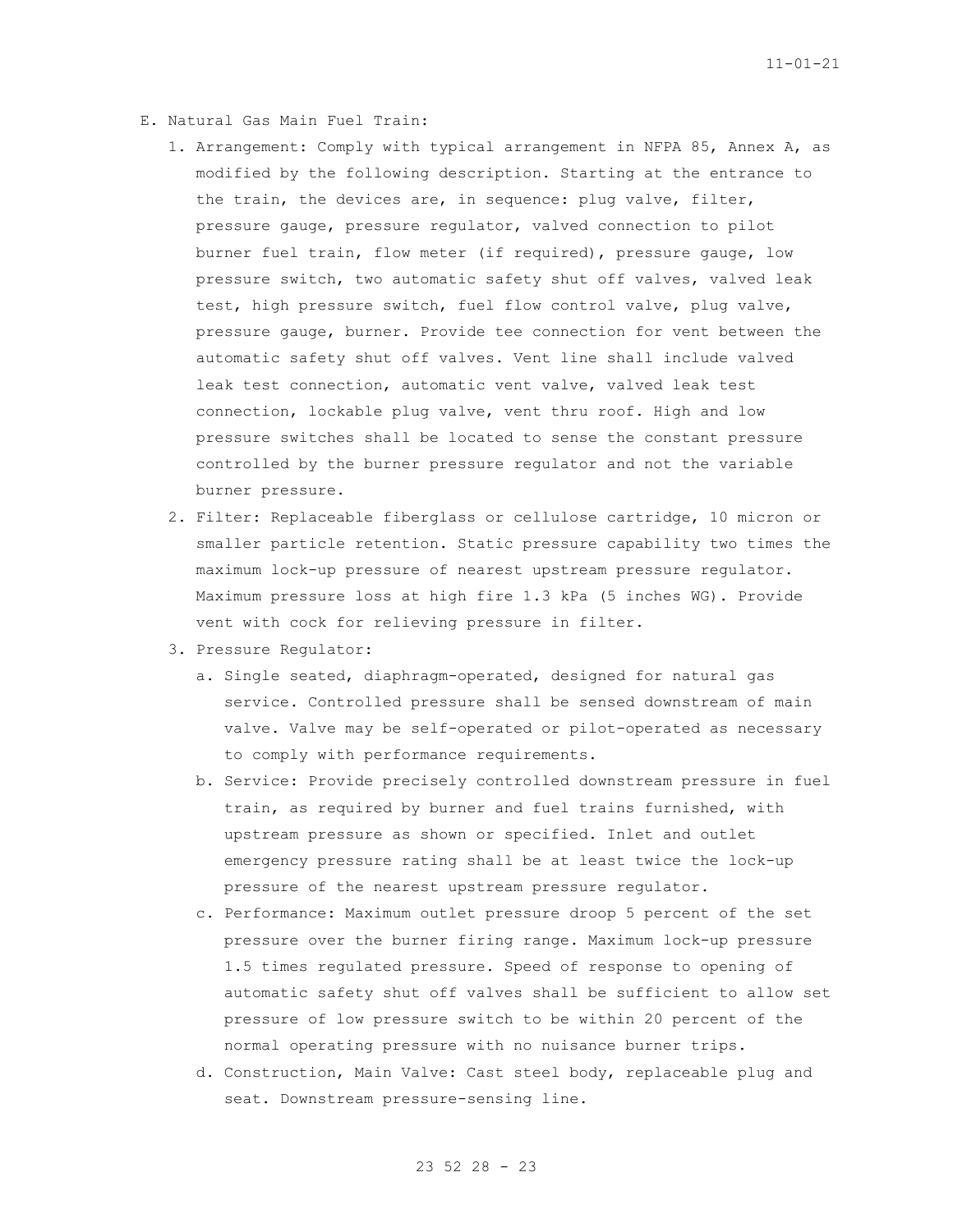- 4. Automatic Safety Shut-Off Valves:
	- a. Type: Motorized-opening, spring closing, controlled by burner control system. Two valves required.
	- b. Service: Provide open-shut control of fuel flow to burner. Valves shall shut bubble tight and be suitable for operation with upstream pressure of two times the highest pressure at entrance to boiler-mounted regulators.

SPEC WRITER NOTE: Valves with longer opening times often do not allow the main burner to ignite within the specified (and code required) 10 seconds trial for main flame.

- c. Performance: Timed opening of six seconds or less to safely and smoothly ignite main flame, and close within one second.
- d. Construction: Valves 65 mm (2-1/2 inches) and greater, flanged ends; valves 50 mm (2 inches) and less threaded ends; position indicator showing open and shut, visible from front or side of boiler. Aluminum seating surfaces are prohibited. Closed position interlock switch on each valve. Valved leak test fittings before and after each valve.
- e. Approval: FM approved, UL listed for burner service.

SPEC WRITER NOTE: VA safety device testing program has revealed problems with auto safety shut off valves other than Maxon. Problems included proof of closure switches, and pressure pulses upon closure that affect the high gas pressure switches.

- f. Proof of Closure Test: Provide non-latching push button controls in the proof of closure circuit to interrupt the circuit when the valves are closed.
- 5. Automatic Vent Valve:
	- a. Type: Motorized or solenoid closing, spring opening, full port, controlled by burner control system.
	- b. Service: Provide open-shut control of vent line that is connected between the two safety shut-off valves. Valves shall shut bubbletight and be suitable for operation with upstream pressure of two times the highest pressure at entrance to boiler-mounted regulators. Valve shall be open whenever safety shut-off valves are closed.
	- c. Approval: UL listed for burner service.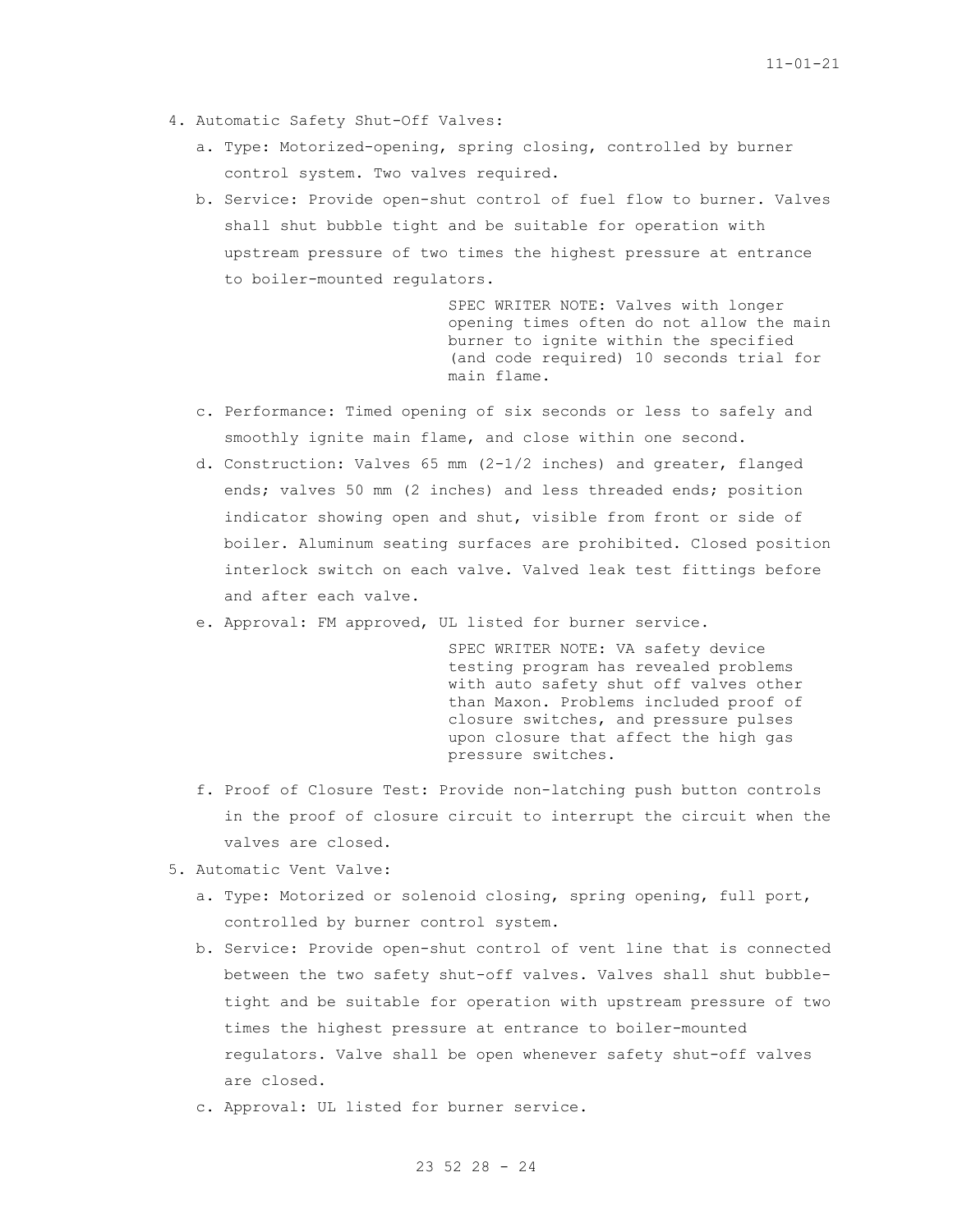- 6. Vent System Manual Plug Valve for Leak Tests: Located on vent line on outlet side of automatic vent valve. Provide locking device and lock wrench to lock valve to open position. Provide cylinder padlock keyed to VA Engineering key. Provide valved leak test connections between automatic vent valve and plug valve and ahead of the automatic vent valve.
- 7. Pressure Switches: Refer to paragraph, BURNER MANAGEMENT (FLAME SAFEGUARD CONTROL) SYSTEM WITH SAFETY INTERLOCKS AND ACCESSORIES in Section 23 09 11, INSTRUMENTATION AND CONTROL FOR BOILER PLANT. Switch settings must be within 20 percent of the controlled pressure. High pressure switches shall have lockable service isolating valves and valved connections for pressurizing the switches and testing the set and trip points.
- 8. Fuel Flow Control Valve:
	- a. Type: Throttling, controlled by combustion control system. Refer to Section 23 09 11, INSTRUMENTATION AND CONTROL FOR BOILER PLANT.
	- b. Performance and Service: Control fuel flow in exact proportion to combustion airflow over the entire firing range of the burner. Static pressure rating shall exceed the lockup pressure of the boiler-mounted regulator.
	- c. Valve Requirement for Single Point Positioning Jackshaft Control Systems: Valve shall have adjustable characterization cam shaped by at least twelve adjustment screws.
	- d. Gas turn down capability shall be a minimum of 4:1 for boilers up to 2 MW (200 hp) and 10:1 from 2.45 MW (250 hp) and above.
- 9. Pressure Gauges, Flow Meter: Refer to Section 23 09 11, INSTRUMENTATION AND CONTROL FOR BOILER PLANT.
- F. Fuel Oil Train:
	- 1. Arrangement: Comply with typical arrangement in NFPA 85, Annex A, as modified by the following description. Starting at the entrance to the train, the devices are, in order: manual shut off valve, filter, pressure gauge, pressure regulator (if required by burner furnished), low pressure switch, high pressure switch, flow meter (if specified), oil flow control valve, valved drain, automatic safety shut off valve, valved leak test, automatic safety shut off valve, valved leak test, manual shut off valve, pressure gauge, burner. Provide retractable nozzle with flexible hoses.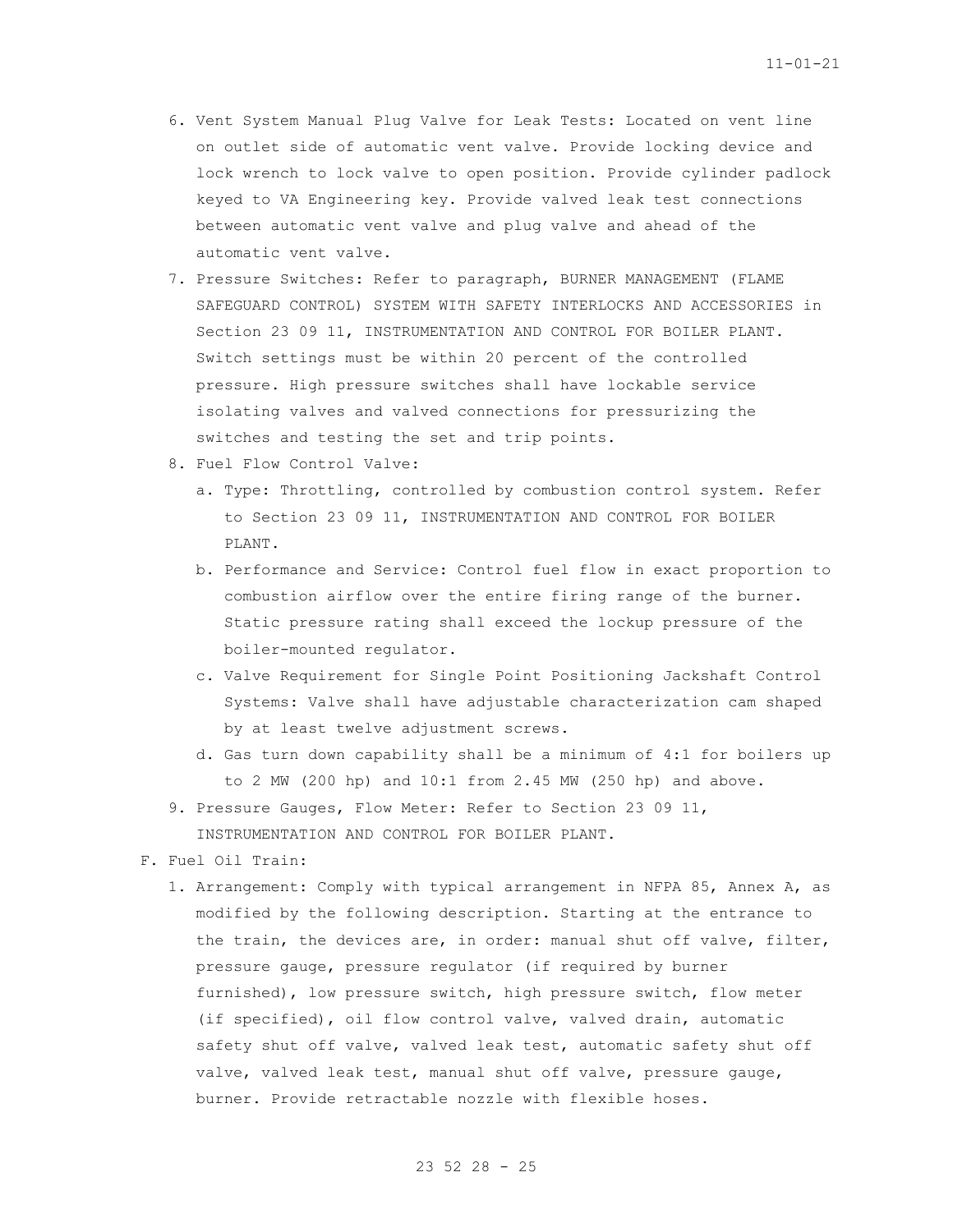- 2. Filter: Permanent edge-type elements, cleanable by rotation of a handle without interruption of flow. Filter element spacing 0.1 mm (0.004 inch). Pressure rating shall exceed upstream safety relief valve set pressure plus accumulation. Maximum pressure loss 21 kPa (3 psig) at high fire. Provide plugged drain.
- 3. Pressure Regulator: Do not provide unless required by the burner furnished. Pressure control is provided by a back pressure control valve on the house fuel oil pump set.
- 4. Automatic Safety Shut-Off Valves:
	- a. Type: Motorized-opening, spring closing, controlled by burner control system. Two valves required.
	- b. Service: Provide open-shut control of fuel flow to burner. Valves shall shut bubble-tight and be suitable for operation with upstream pressure exceeding upstream safety relief valve set pressure plus accumulation.

SPEC WRITER NOTE: Valves with longer opening times often do not allow ignition of the main flame within the specified and code allowed 10 seconds trial for main flame.

- c. Performance: Timed opening of six seconds or less to safely and smoothly ignite oil burner, one-second closure.
- d. Construction: Threaded ends, valve position indicator visible from front or side of boiler. Closed position interlock switch on each valve.
- e. Approval: FM approved, UL listed for burner service.
- f. Provide valved leak test connections between the two safety shutoff valves and after the second safety shut-off valve.
- g. Proof of Closure Test: Provide non-latching push button controls in the proof of closure circuit to interrupt the circuit when the valves are closed.
- 5. Pressure Switches: Refer to paragraph, BURNER MANAGEMENT (FLAME SAFEGUARD CONTROL) SYSTEM WITH SAFETY INTERLOCKS AND ACCESSORIES in Section 23 09 11, INSTRUMENTATION AND CONTROL FOR BOILER PLANT. Switch settings must be within 20 percent of the controlled pressure. High pressure switches shall have lockable service isolating valves and valved connections for pressurizing the switches and testing the set and trip points.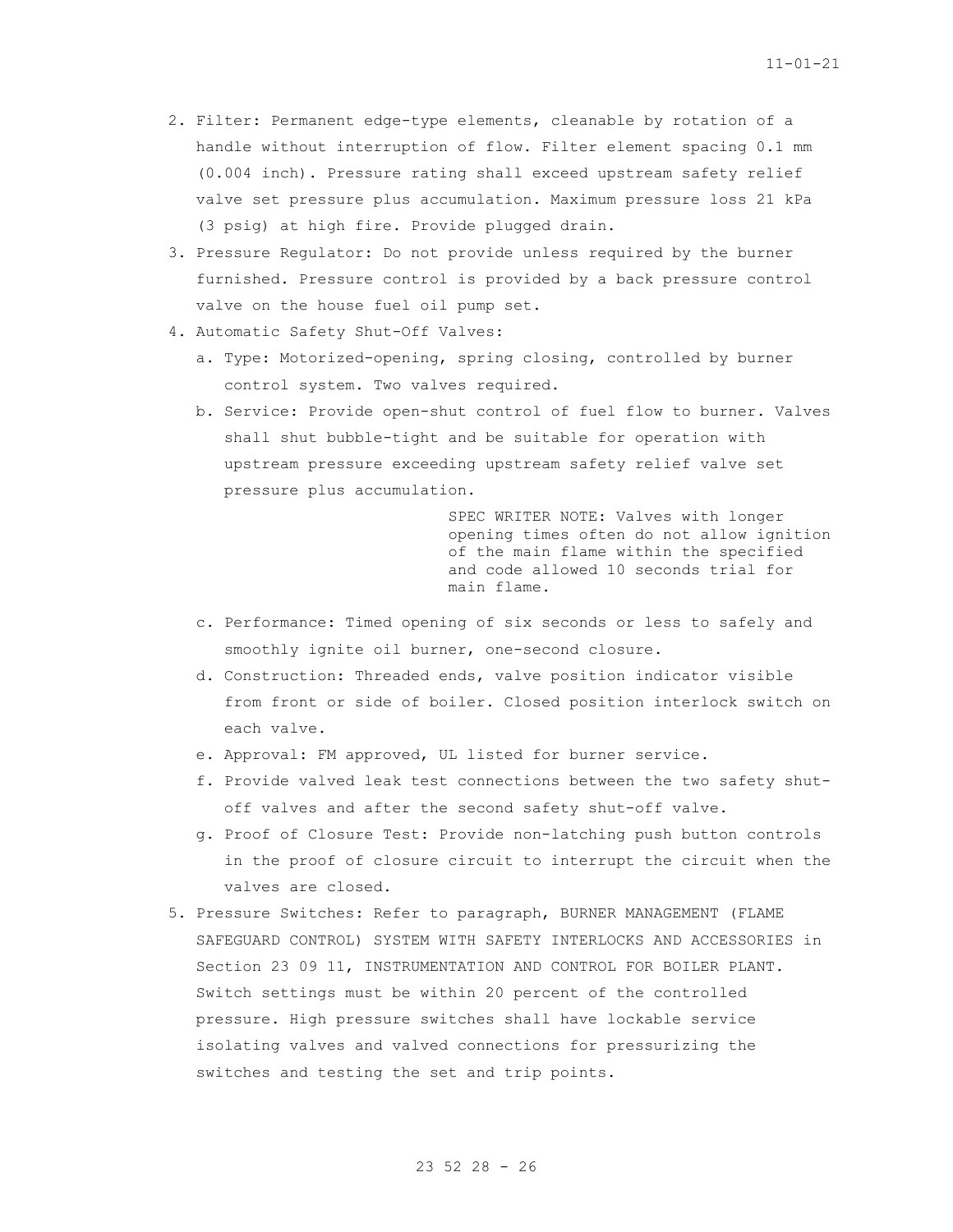- 6. Fuel Flow Control Valve:
	- a. Type: Throttling, controlled by combustion control system. Refer to Section 23 09 11, INSTRUMENTATION AND CONTROL FOR BOILER PLANT.
	- b. Performance and Service: Control fuel flow in exact proportion to combustion airflow over the entire firing range of the burner. Static pressure rating shall exceed the lockup pressure of the boiler-mounted regulator.
	- c. Valve Requirement for Single Point Positioning Jackshaft Control Systems: Valve shall have adjustable characterization cam shaped by at least twelve adjustment screws.
	- d. Fuel oil turn down capability shall be a minimum of 4:1 for boilers up to 2 MW (200 hp) and 8:1 from 2.45 MW (250 hp) and above.
- 7. Pressure Gauges, Thermometers, Flow Meter: Refer to Section 23 09 11, INSTRUMENTATION AND CONTROL FOR BOILER PLANT.

SPEC WRITER NOTE: Verify the existence and pressure/flow capability of the house oil pumps and relief valves.

- 8. Boiler/Burner-Mounted Oil Pump and Relief Valve: Do not provide. House pumps are provided that include relief valves.
- G. Low Pressure Air Atomizing System:
	- 1. Complete system for each burner, furnished by burner manufacturer, including compressor and drive, air filter, low pressure switch and all piping systems.
	- 2. Motor: Premium efficiency type. Refer to the Section 23 05 10, COMMON WORK RESULTS FOR BOILER PLANT AND STEAM GENERATION.
	- 3. Motor Controls: Provide motor starter in NEMA 4 enclosure. Refer to Section 23 05 10, COMMON WORK RESULTS FOR BOILER PLANT AND STEAM GENERATION. Refer to Section 23 09 11, INSTRUMENTATION AND CONTROL FOR BOILER PLANT, for burner management control interlock proving power supply to motor.
	- 4. Sound Attenuators: Provide compressor enclosure, air intake silencer, or other means to reduce sound levels to those required. Refer to the Section 23 05 51, NOISE AND VIBRATION CONTROL FOR BOILER PLANT.
	- 5. Pressure Gauges and Pressure Switches: Refer to Section 23 09 11, INSTRUMENTATION AND CONTROL FOR BOILER PLANT.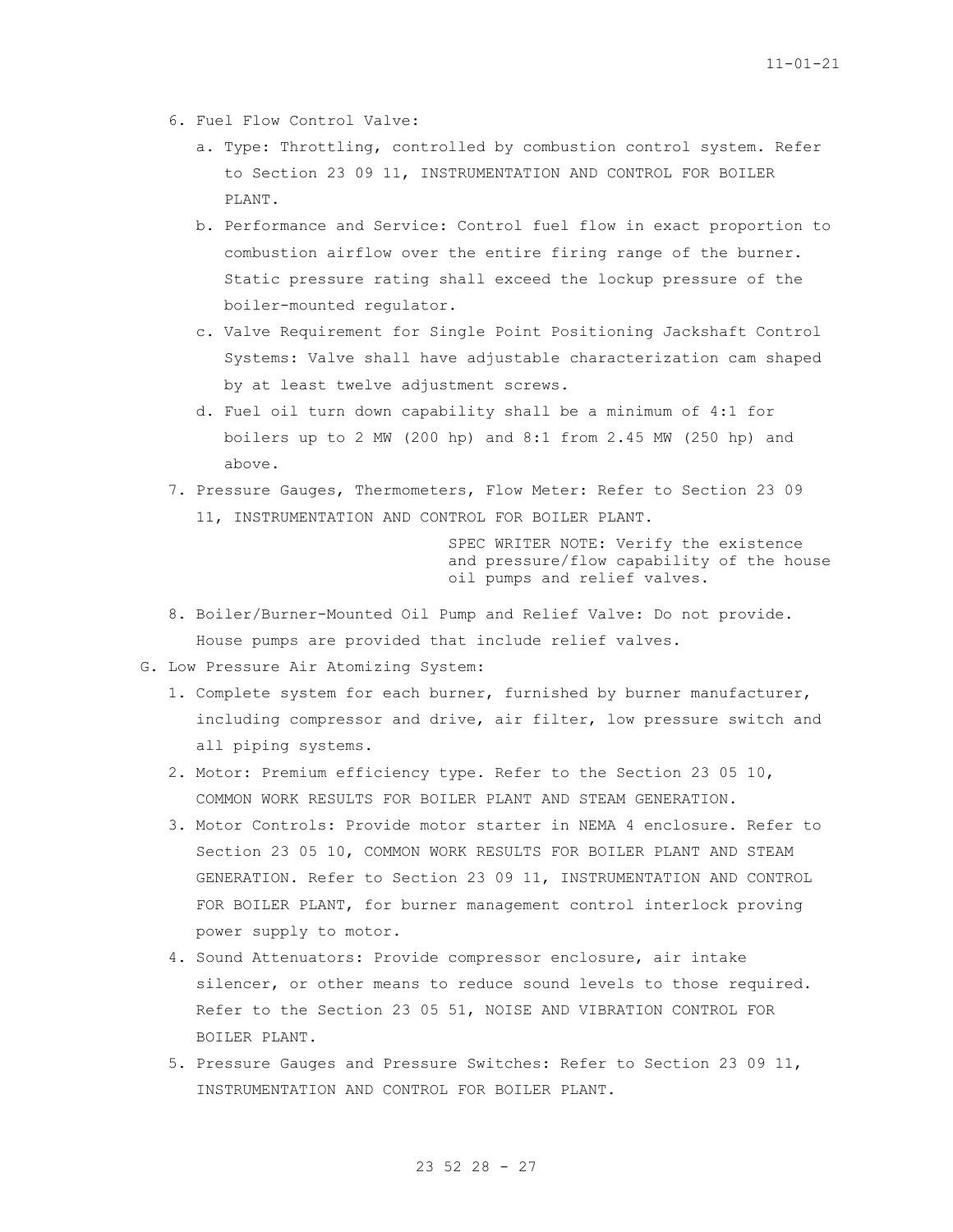- H. Igniter (Pilot) Fuel Train, Burner and Ignition System:
	- 1. Arrangement: Comply with typical arrangement in NFPA 85, Annex A, as modified by the following description. Arrange the system to allow selection of either natural gas or propane for the ignition fuel. Provide separate piping with plug valve, pressure gauge, filter and pressure regulator for natural gas and for propane. Connect to the main burner natural gas service downstream of the main burner pressure regulator. Join the natural gas and propane services by means of a three-way plug valve. Continue with one pipe line including a low pressure switch, pressure gauge, automatic safety shut off valve, automatic vent, automatic safety shut off valve, igniter.
	- 2. Filters: Replaceable elements, five micron or smaller particle retention. Static pressure capability two times the maximum lockup pressure of nearest upstream pressure regulator. Maximum pressure loss, at full flow, 1.3 kPa (5 inches WG). Provide unions for filter removal.
	- 3. Pressure Regulators:
		- a. Type: Single-seated, diaphragm-operated. Provide separate regulators for natural gas service and for LP gas service.
		- b. Service: Provide controlled pressure in igniter train as required by igniter, with upstream pressures as shown or specified. Inlet and outlet emergency pressure rating shall be at least twice the lockup pressure of the nearest upstream pressure regulator. As an alternate to the outlet emergency pressure rating, provide internal relief valve vented to outside set at pressure that will avoid overpressure on regulator outlet that could damage the regulator.
		- c. Performance: Lockup pressure shall not exceed 1.5 times the regulated pressure.
		- d. Construction: Propane regulator must be designed for LP gas.
	- 4. Automatic Safety Shut-Off and Vent Valves:
		- a. Type: Solenoid-type, two normally closed shut-off valves and one normally-open vent valve, arranged as shown, controlled by the burner control system. Provide threaded leak-test ports with threaded plugs on each shut-off valve body.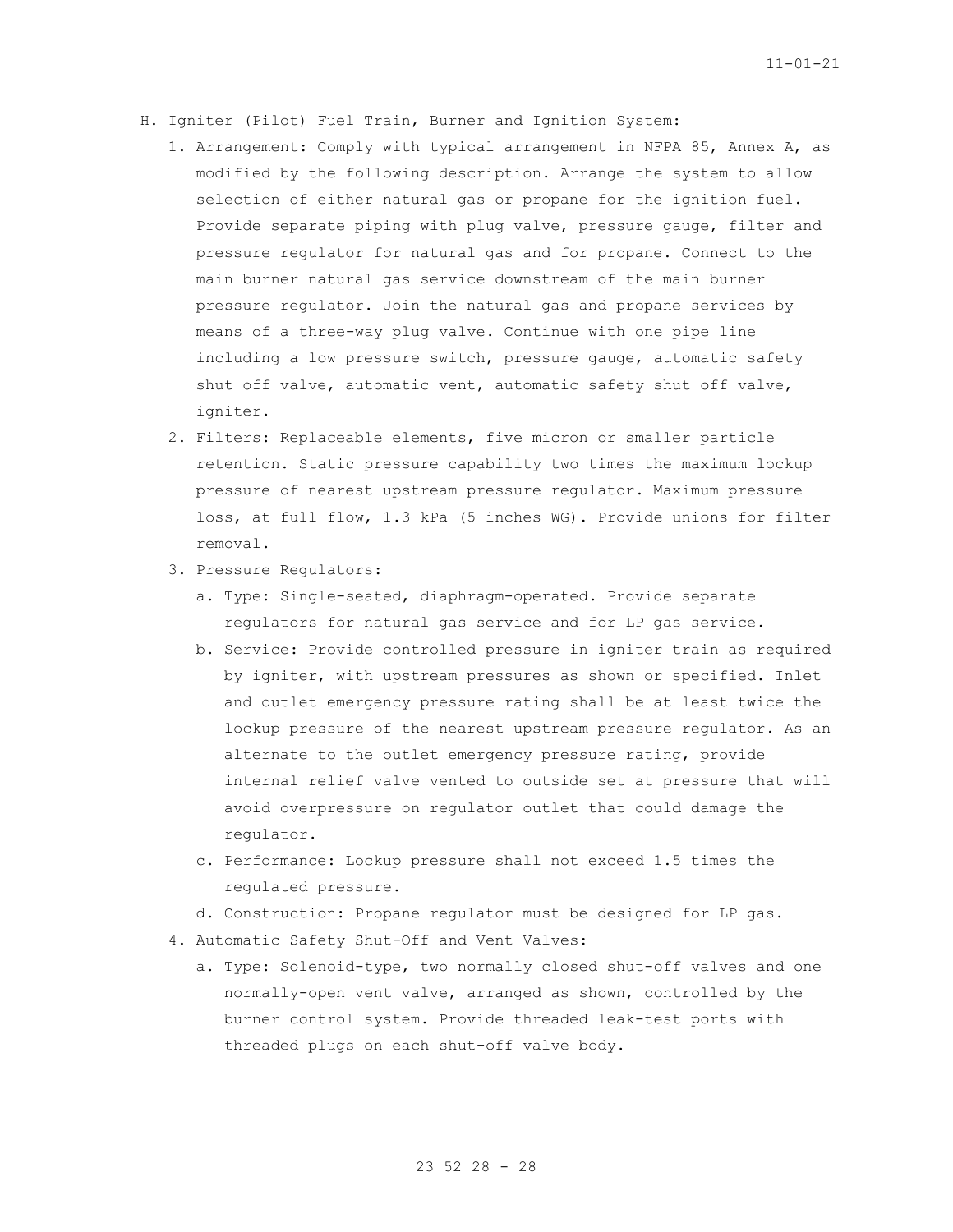- b. Service: Provide open-shut control of fuel flow to igniter and vent between shut-off valves. Design for 138 kPa (20 psig) differential at shut-off.
- c. Approval: Safety shut-off valves UL listed, FM approved for burner service. Vent valves UL listed for burner service.
- 5. Vent System Manual Plug Valve for Leak Tests: Located on vent line on outlet side of automatic vent valve. Provide locking device and lock wrench to lock valve to open position. Provide cylinder padlock keyed to VA Engineering key. Provide valved leak test connections between automatic vent valve and plug valve and ahead of the automatic vent valve.
- 6. Igniter and Ignition System: Provide removable igniter, ignition electrodes, ignition transformer, high voltage cable. Provide shield at ignition area so that spark is not visible to flame scanner from any position on its mounting.
- 7. Igniter fuel train pipe and fittings: ASME B31.1 requirements do not apply. Refer to Section 23 21 11, BOILER PLANT PIPING SYSTEMS.

SPEC WRITER NOTE: The low igniter pressure switch is not required by NFPA 85 but the VA inspection and testing program has validated its use. The pressure set point is selected to assure reliable and safe ignition.

8. Pressure Switch and Pressure Gauges: Refer to Section 23 09 11, INSTRUMENTATION AND CONTROL FOR BOILER PLANT.

# **2.4 BURNER MANAGEMENT AND FLAME SAFEGUARD CONTROL SYSTEMS AND ACCESSORIES**

- A. Provide in accordance with NFPA 85.
- B. Refer to Section 23 09 11, INSTRUMENTATION AND CONTROL FOR BOILER PLANT.
- C. Control Panel: Controls shall be mounted in NEMA 4 enclosure on side of boiler or on burner. There shall be no power wiring in this enclosure.
- D. Factory Testing: Install controls on boiler and burner at factory and test operation of all devices.

SPEC WRITER NOTE: Delete the following paragraph if economizer is not required in the project.

## **2.5 FLUE GAS ECONOMIZER**

A. Heat exchangers to transfer heat from boiler flue gases to boiler feedwater.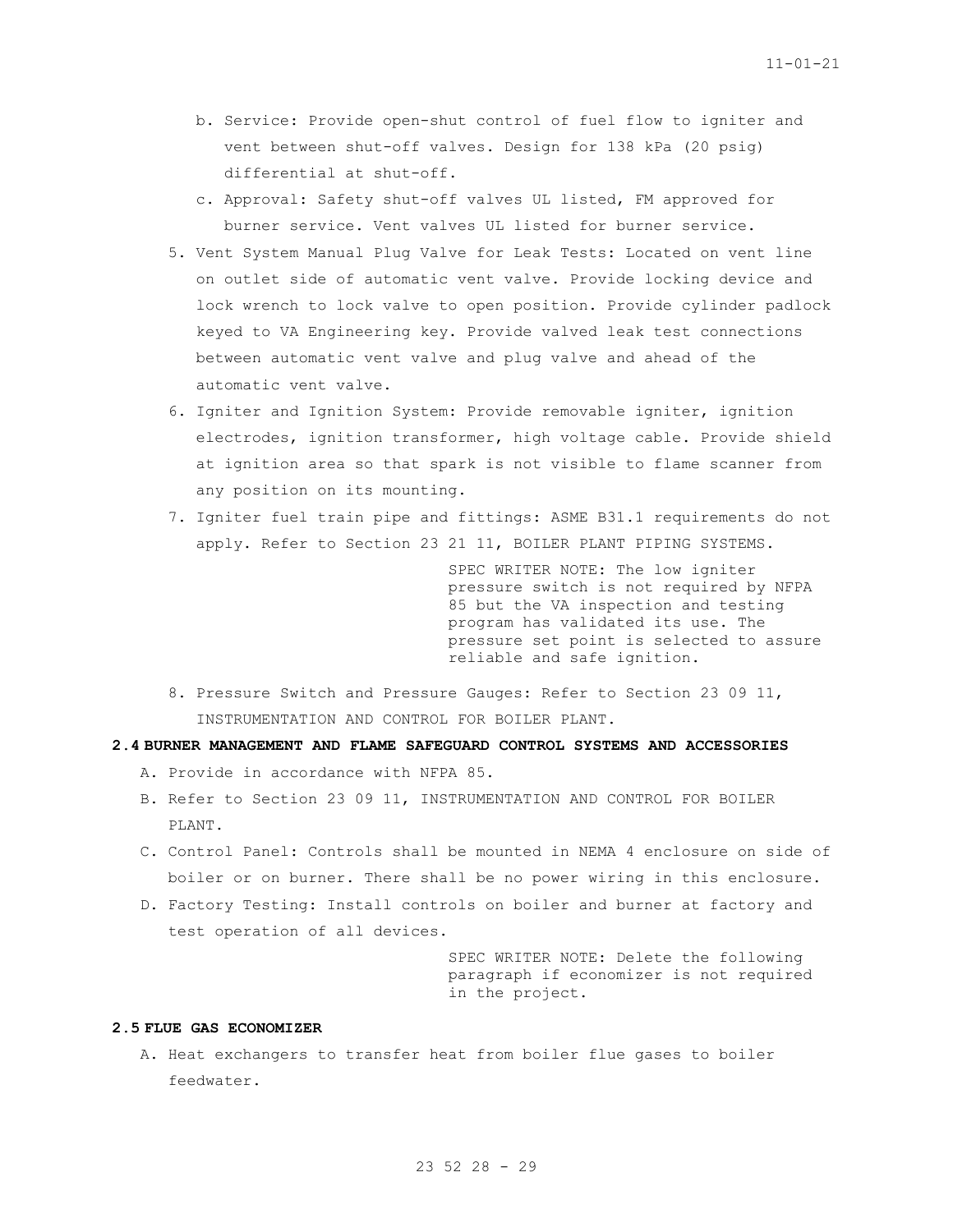SPEC WRITER NOTE: Parallel flow is specified instead of the more common counter-flow. This is because on warm-ups counter flow units can be subject to trapped air and water hammer.

- B. Type: Rectangular configuration, replaceable finned tubes, up flow flue gas, parallel flow water, insulated casing with removable panels allowing access to all tubes for cleaning and replacement.
- C. Performance: Refer to schedules on drawings. Coordinate input flue gas temperatures with data from boiler manufacturer.
- D. Construction:
	- 1. Comply with ASME BPVC Section VIII. Design unit to permit operation with no water in the tubes at the temperature listed below.
	- 2. Design Pressure:
		- a. Water Tubes, 1035 kPa (150 psig) minimum.
		- b. Inner Casings, 2.5 kPa (10 inches WG) minimum.
	- 3. Design Temperature, 371 degrees C (700 degrees F).
	- 4. Tubes and Headers: ASTM A254, Type 316 Stainless steel. Helically wound non-serrated stainless steel fins continuously welded to tubes. 1035 kPa (150 psig) flanged piping connections. Drainable by gravity. Return bend areas shall be exposed to the bulk temperature of the flue gas. Headers shall be external to the casing. Fin density shall not exceed 157 fins per meter (48 fins per foot). Maximum fin height, 15 mm (1/2 inches).
	- 5. Casing: Double wall, removable panels, with insulation between walls. 75 mm (3 inch) angle flanges on flue gas inlet and outlet for attachment of breeching and stack.
		- a. Inner Casing, stainless steel, all welded. Steel angles for breeching attachment to casing. Entire casing systems must be gas tight.
		- b. Insulation: Mineral fiber, ASTM C612, 50 mm (2 inches) thick.
		- c. Outer Casing: Galvanized or painted steel, 0.4 mm (0.016 inches) thick.
- E. Accessories:
	- 1. Safety Relief Valve: Valve designed for steam and water service, ASME National Board certified, selected by economizer manufacturer in accordance with ASME Code requirements. Set pressure 345kPa (50 psig) gauge.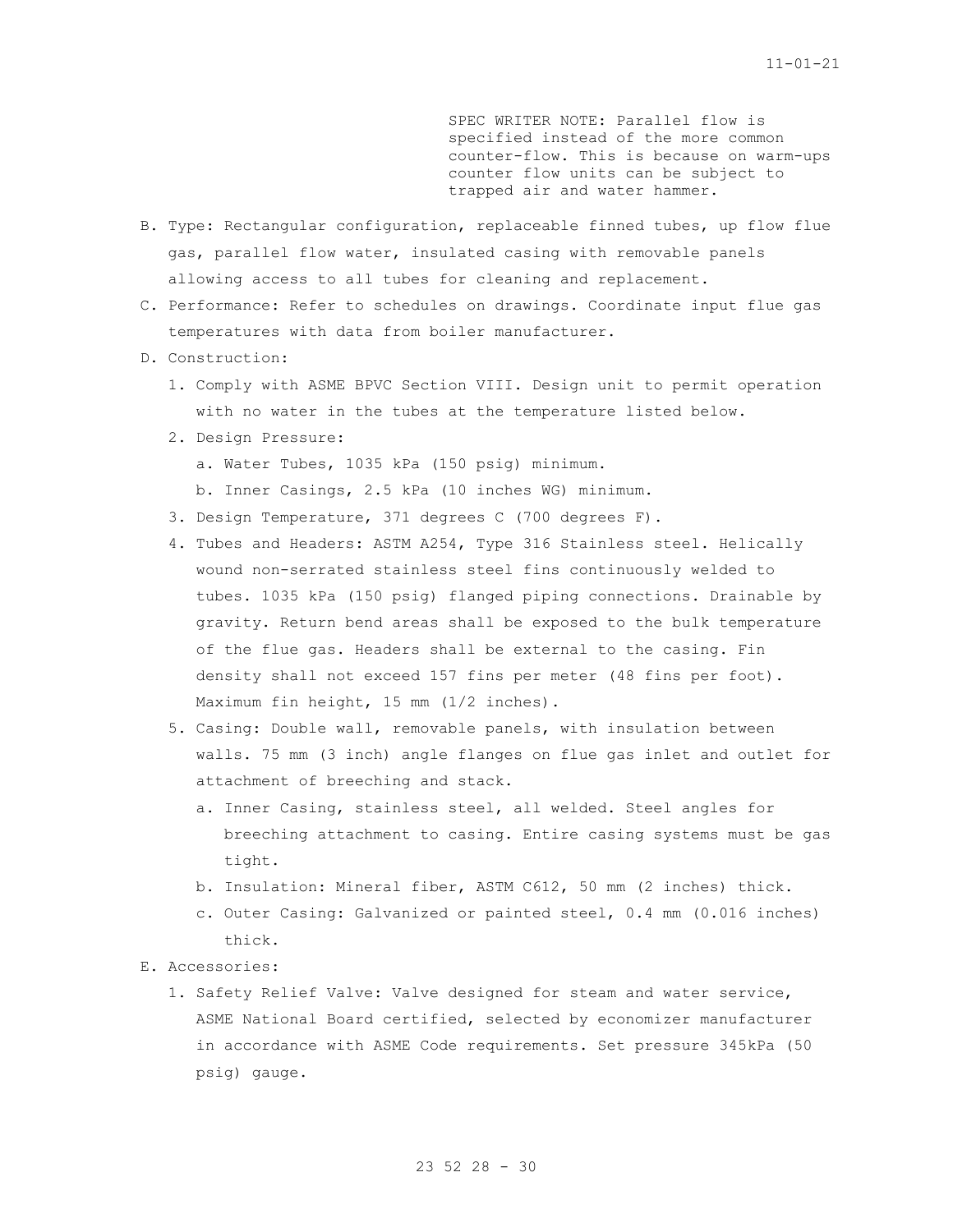2. Inlet and Outlet Transitions: Designed and furnished by economizer manufacturer.

> SPEC WRITER NOTE: Consult with economizer manufacturers on need for feedwater preheat system to provide protection from "cold-end" corrosion in the economizer and stack. Generally, on natural gas and No. 2 oil firing, with 108 degrees C (226 degrees F) feedwater, a preheat system will not be necessary. If a preheat system is required, provide a specification.

F. Factory Test and Inspections: Inspect the completed economizer assembly in accordance with the ASME BPVC Section I. Certify the inspection and submit four copies of completed ASME Form P-3 for each economizer.

## **2.6 TOOLS**

- A. Oil Burner Vise and Wrenches: Deliver to COR for mounting by VA personnel. Furnish only if burners require vise and wrenches not stocked by local tool suppliers.
- B. Boiler Tube Brushes: Furnish hand brushes of sizes, and with handle lengths, to clean full length of all tubes in boiler. Provide handle and extension sections 1800 mm (6 feet) long or less to permit storage. Coupled lengths shall be suitable for use from front of boiler.

#### **2.7 SPARE PARTS**

- A. Fuel Trains:
	- 1. One of each type and size of main and pilot fuel motorized and solenoid automatic safety shut-off valves and automatic vent valves.
	- 2. Complete set of filter elements and gaskets for each gas filter for each boiler.
	- 3. Complete set of all gaskets for each edge-type oil filter for each boiler.
- B. Boiler, Burner, Trim, Feedwater Control System:
	- 1. One assembly of electrodes, transformer, and high voltage lead with end connectors for igniters.
	- 2. Two complete sets of gaskets, for each boiler, to fit all doors, handholes, manholes.
	- 3. One clear lens and one tinted lens for each furnace and burner observation port on each boiler.
	- 4. Sufficient tubular glass inserts and gaskets to re-equip water level gauge glasses on each boiler.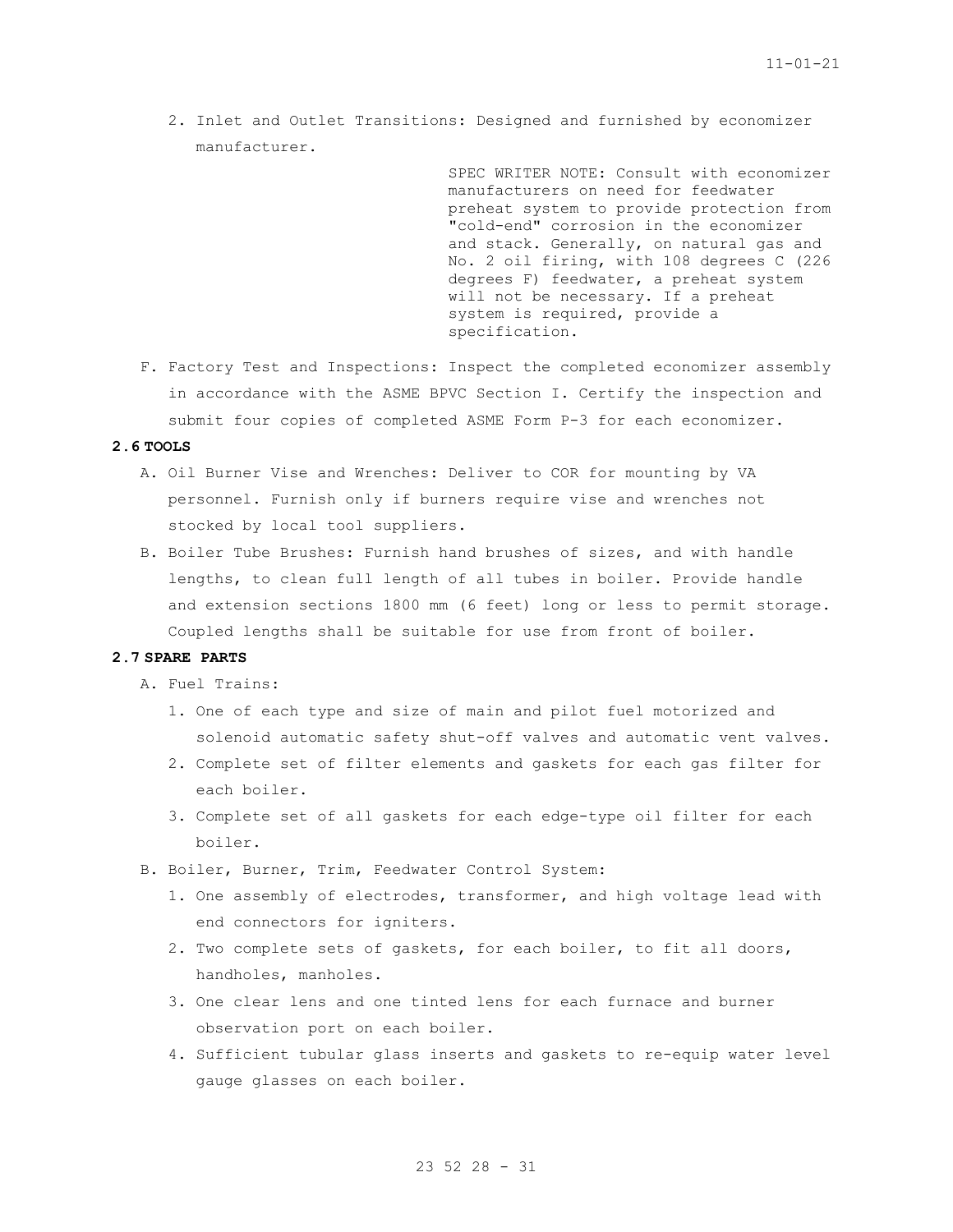- 5. One set of drive belts for each belt-driven apparatus for each boiler.
- 6. One gallon oil for atomizing air compressor.
- 7. Complete set of air compressor intake filter elements for each compressor, for each boiler, if disposable filters are provided.
- 8. One complete feedwater control valve and actuator.

### **PART 3 - EXECUTION**

### **3.1 INSTALLATION**

- A. If an installation is unsatisfactory to the COR, the Contractor shall correct the installation at no additional cost or time to the Government.
- B. Boiler and Burner Access Openings: Arrange all equipment and piping to allow access to openings without disassembly of equipment or piping. Provide space that permits full opening of all boiler and burner doors, panels and other access openings. Provide space for pulling full length of all boiler tubes directly from their installed location.
- C. Drainage Facilities for Boiler Water Column, Gauge Glass, Low Water Cutoffs, Water Level Alarms:
	- 1. Refer to Detail, FIRE TUBE BOILER.
	- 2. Locate and orient sight flow indicators so that one person can view the fluid flow while simultaneously operating drain valves and low water cutoff shunt switches.
- D. Boiler Flue Gas Outlet Location: Drawings show a location based on an assumption on the number of passes of the boilers. If the boilers submitted have a different flue gas outlet location, redesign and relocate the stack and breeching systems, at no additional cost or time to the Government.
- E. Boiler Casing Flashing: Flash or seal all openings in the casing at the top of the boiler at the piping and the flue penetrations to prevent leakage of water into the boiler insulation.

#### **3.2 CLEANING AND PROTECTION FROM CORROSION**

- A. Refer to Section 23 05 10, COMMON WORK RESULTS FOR BOILER PLANT AND STEAM GENERATION.
- B. Boiler Cleaning:
	- 1. Upon completion of installation, the initial firing of the burner shall be performed to boil out, under supervision of boiler manufacturer, all internal surfaces with chemical solution recommended by boiler manufacturer, to remove all mill scale,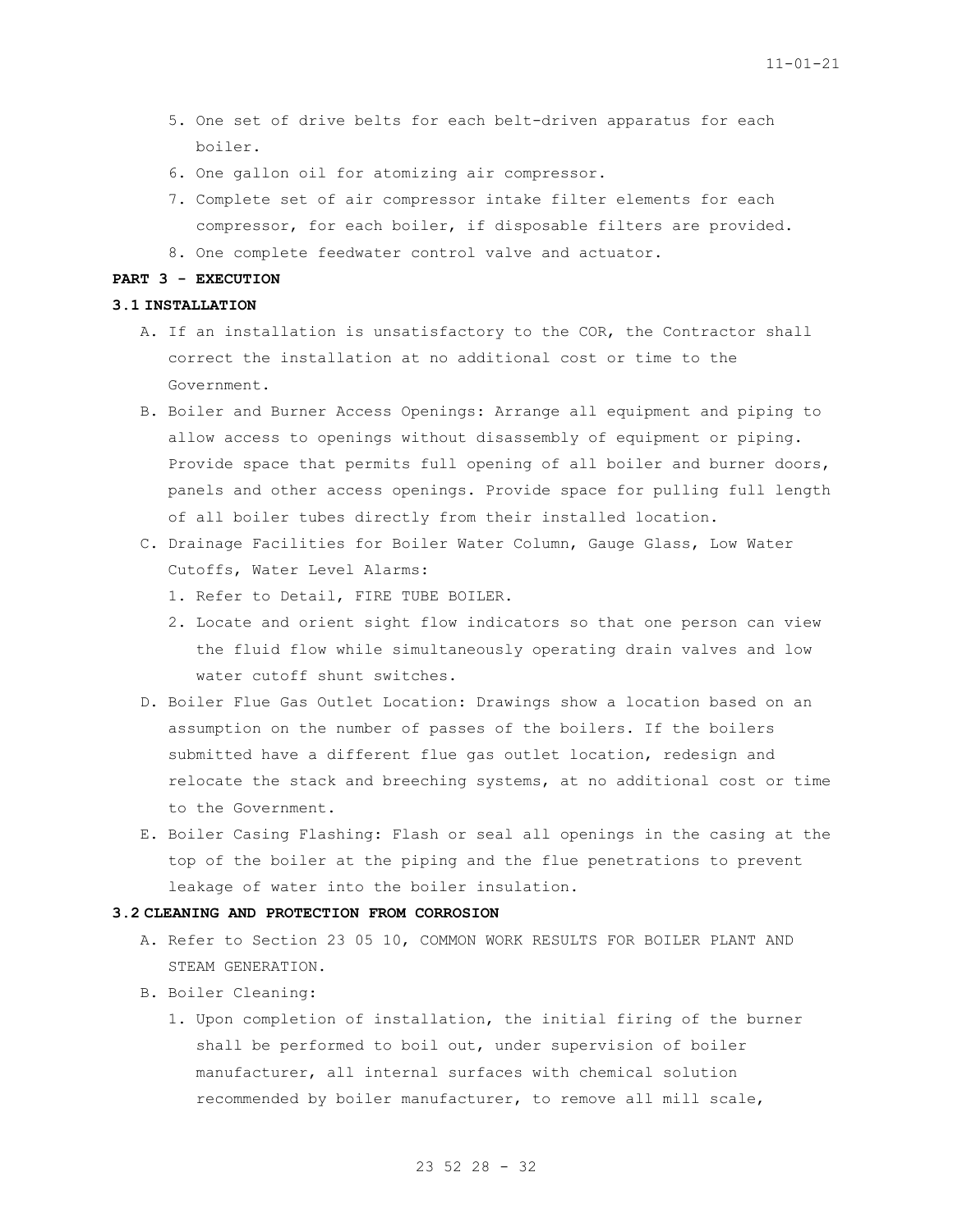corrosion products and other foreign material. Following boil out, boiler shall be washed and flushed until water leaving the boiler is clear. Drain boiler, inspect internal surfaces for cleanliness, then refill boiler with softened and treated water.

- 2. Refer to the paragraph, INSPECTIONS AND TESTS for requirements for cleaning boiler after operational tests are completed.
- C. Protection from Corrosion:
	- 1. Protect the boilers from fire-side and water-side corrosion at all times.
	- 2. Dry Storage: When the boilers are not filled with water, protect the water-sides and fire-sides with a dry storage method recommended by either the boiler manufacturer or the ASME BPVC Section VII.
	- 3. Wet Storage: If, after water is placed in the boilers, they are not fired for equipment adjustment or testing for more than two weeks, the boilers shall be protected with a wet storage method recommended either by the boiler manufacturer or the ASME BPVC Section VII.
	- 4. Chemical Treatment: The quality of the water in the boilers shall be maintained by a professional water treatment organization. This organization shall provide onsite supervision to maintain the required water quality during periods of boiler storage, operating, standby and test conditions. Furnish monthly reports by the water treatment organization, to the COR. The Contractor shall provide all chemicals, labor and professional services until the boilers have been accepted by the Government for operation. All chemicals utilized must conform to FDA Regulation CFR 21, 173.310, guidelines applicable for steam used in food preparation.

#### **3.3 INSPECTIONS AND TESTS**

A. The following tests and demonstrations must be witnessed by the COR or his/her representative, and must prove that boilers, economizers, burners, controls, instruments, and accessories comply with requirements. Refer to Section 23 08 11, DEMONSTRATIONS AND TESTS FOR BOILER PLANT for general requirements. When test results are not acceptable, make corrections and repeat tests at no additional cost or time to the Government. All safety devices shall be tested in accordance with the VHA Boiler Plant Safety Devices Testing Manual and all construction documents. The VA will not take beneficial use of equipment until all safety devices pass the required tests. Pretests do not require the presence of the COR. Evidence of the tests shall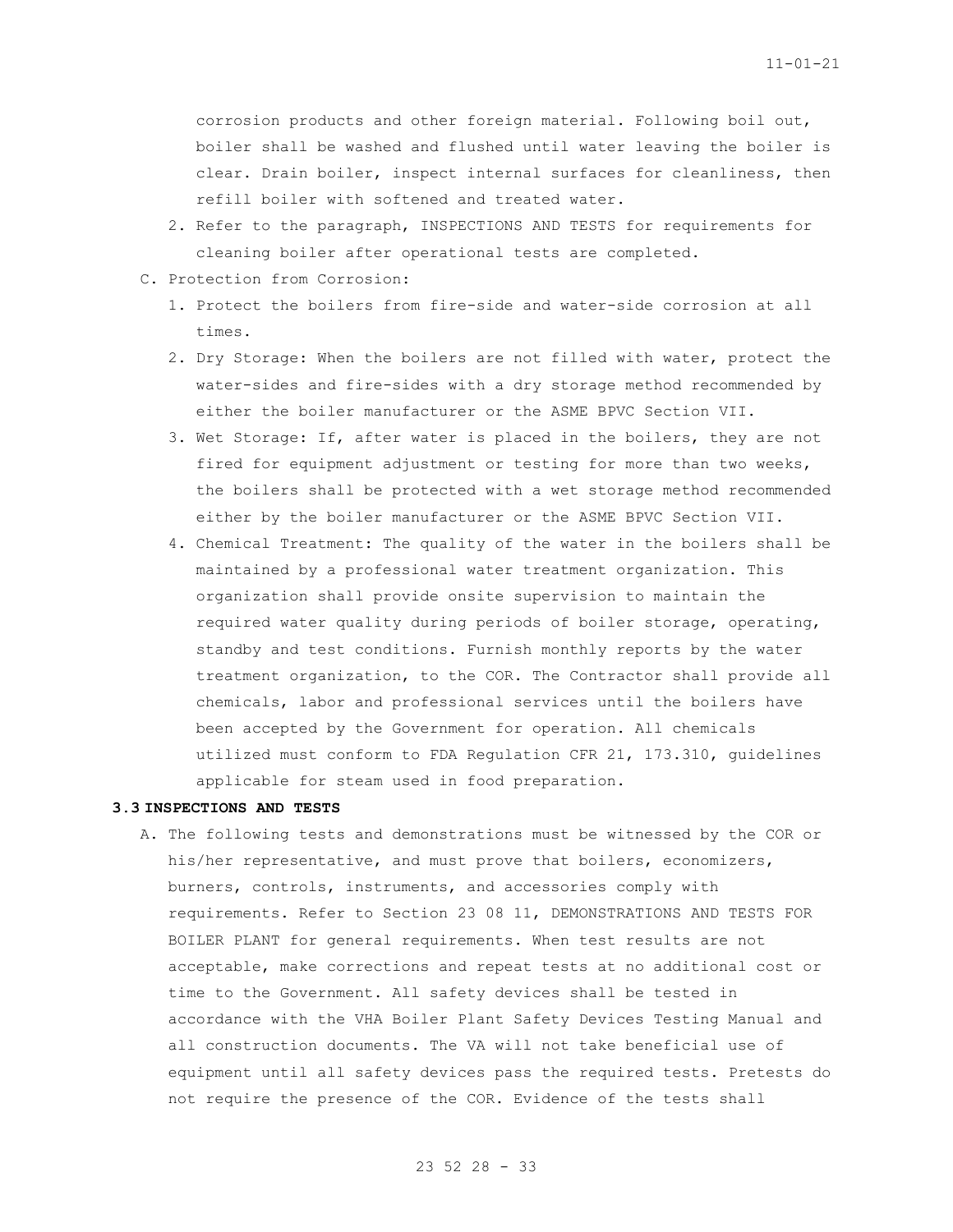include completed sign-in sheet and test checklists from the VHA Boiler Plant Safety Devices Testing Manual, which shall be filled out completely for all equipment that has been provided by, or directly or indirectly affected by, the project.

- B. Manufacturer Certification at Start-Up: The boiler manufacturer shall certify that the equipment furnished has been installed, connected, and tested in accordance with the manufacturer's installation and operating instructions.
- C. Condition of Boiler and Economizer (if provided) After Delivery, Rigging, Placement: After setting boiler on foundation and placing economizer on supports, and prior to making any connections to boiler and economizer, the Contractor and COR shall jointly inspect interior and exterior for damage. Correct all damage by repair or replacement to achieve a like new condition.
- D. Hydrostatic Tests:
	- 1. Boiler, Economizer (if provided): Contractor shall provide inspector certified by National Board of Boiler and Pressure Vessel Inspectors (NBBI) to conduct tests after equipment is installed and connected for operation and prior to initial firing. Test pressure shall be 1- 1/2 times the design pressure of the boiler for a period required by the inspector. Provide written certification of the satisfactory test, signed by the inspector. Correct any deficiencies discovered during the testing, and retest equipment until satisfactory results are achieved and are accepted by the inspector. The COR or his/her representative shall be present for inspections and tests.
	- 2. Boiler External Piping (as defined by ASME B31.1):
		- a. Refer to Section 23 21 11, BOILER PLANT PIPING SYSTEMS.
		- b. Test may be conducted concurrently with boiler and economizer testing.
	- 3. Identify and remove any connecting equipment which is not rated for the test pressure. Cap the openings left by the disconnected equipment. Reinstall the equipment after tests are completed.
- E. Boiler Steam Safety Valves:
	- 1. Test each valve set pressure and blowdown pressure with boiler steam pressure. Perform accumulation test by operating burner at high fire to verify that safety valve flow capacity is sufficient to handle the maximum boiler steaming rate. Tests shall be performed with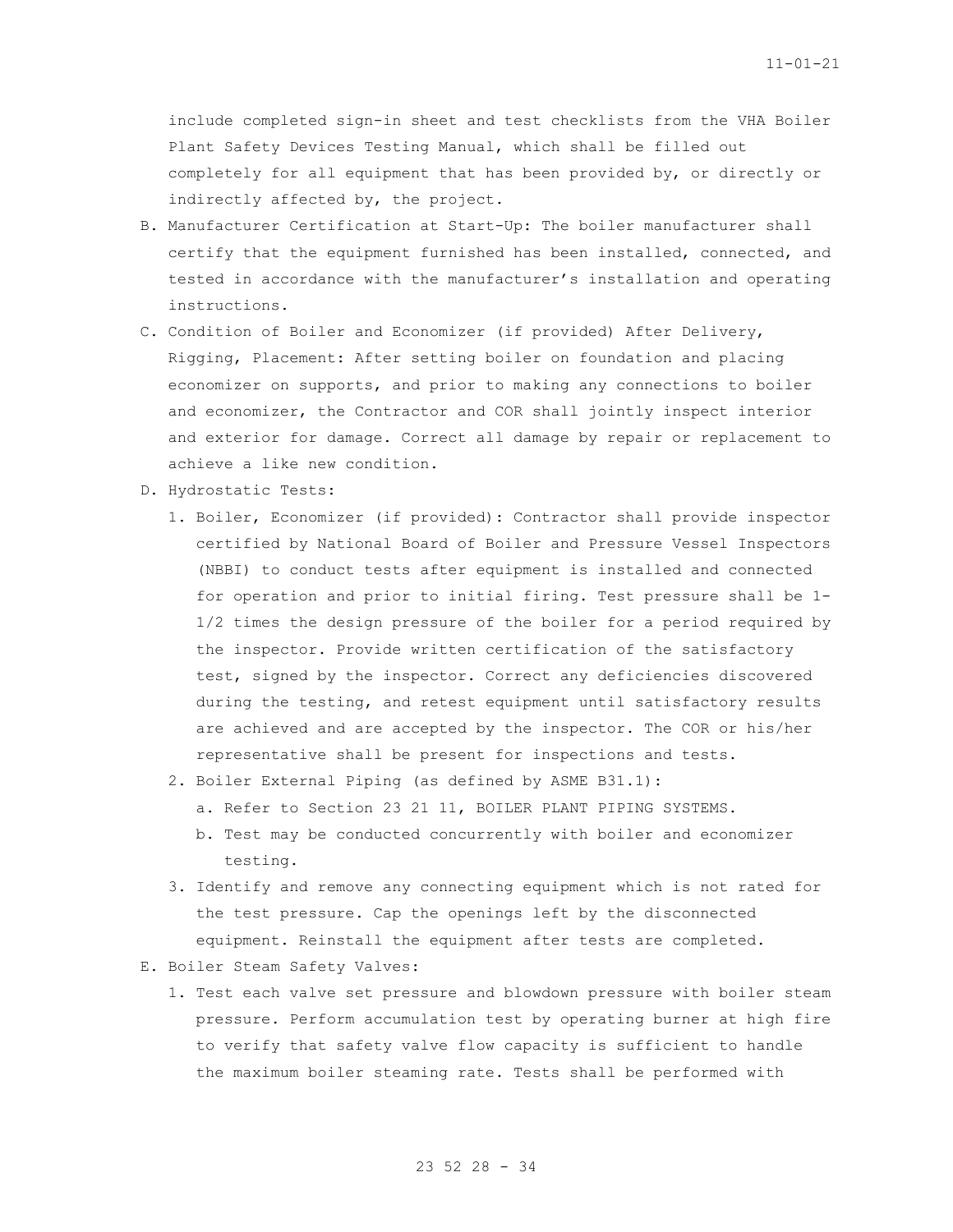boiler isolated from the main steam header and all generated steam exhausting through the safety valves.

- 2. Valve Popping Tolerance: Plus or minus three percent of set pressure for set pressures over 480 kPa (70 psig) gauge.
- 3. Valve Blowdown Tolerance: Reset at not less than 6 percent below set pressure of valve with the lowest set pressure. Minimum blowdown two percent of the set pressure.
- 4. Accumulation Test: With burner at high fire, the boiler pressure shall not rise more than six percent above the set pressure of the safety valve with highest pressure setting and shall remain below the maximum allowable working pressure of the boiler.
- F. Burner Management (Flame Safeguard Control) System:
	- 1. Demonstrate operation of all control, interlock and indicating functions. Refer to Section 23 09 11, INSTRUMENTATION AND CONTROL FOR BOILER PLANT.
	- 2. Prior to scheduling final test submit certification that all control, indicating, and interlock functions have been pretested.
	- 3. Conduct final test immediately prior to boiler-burner tests.
	- 4. Experienced personnel representing the manufacturer of the system shall conduct the tests.
- G. Performance Testing of Boiler, Burner, Economizer (if provided), Combustion Control, Boiler Plant Instrumentation:
	- 1. Perform tests on each boiler on all main burner fuels.
	- 2. If required by local emissions authorities, provide services of testing firm to determine NOx and carbon monoxide. Test firm shall be acceptable to emissions authorities.
	- 3. Test No. P-1:

SPEC WRITER NOTE: Increase number of load points if burner turndown greater than 6 to 1 is specified.

a. Operate boiler on each fuel, with economizer (if provided) in service and record data for at least six evenly spaced steam loads from low fire start to 100 percent of full steam output, and in the same sequence back to low fire. Demonstrate performance and efficiency required by paragraphs, BOILER, BURNER AND FUEL TRAINS, and FLUE GAS ECONOMIZER and by boiler and economizer equipment lists on drawings.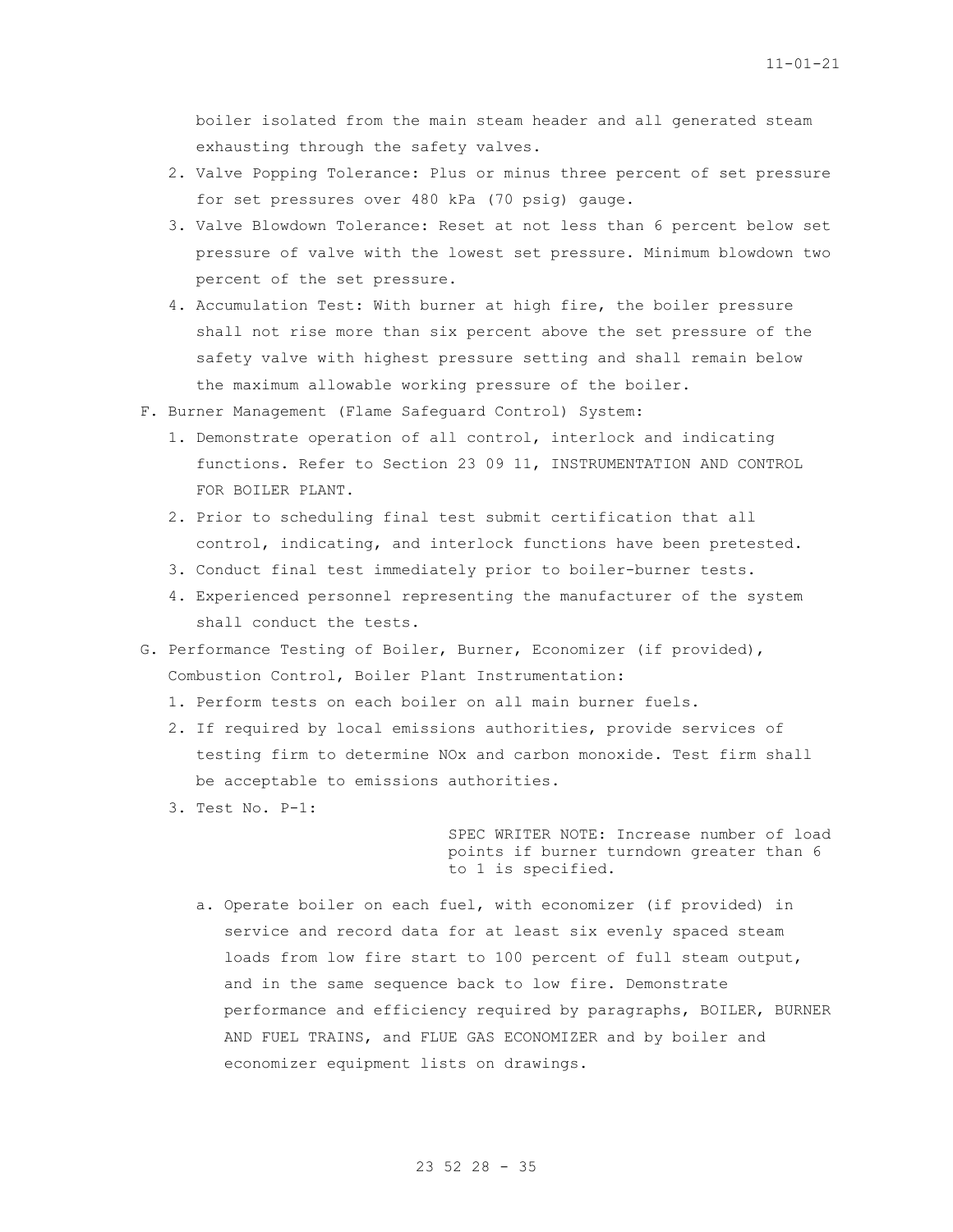- b. Demonstrate proper operation of combustion controls, draft control (if provided), feedwater level controls, and instrumentation systems. Refer to Section 23 09 11, INSTRUMENTATION AND CONTROL FOR BOILER PLANT.
- c. When flue gas oxygen trim is provided, conduct tests with trim control on manual at the zero trim (null) position. Refer to Section 23 09 11, INSTRUMENTATION AND CONTROL FOR BOILER PLANT. After completion of tests with trim control on manual control, repeat the tests on one fuel with the trim control on automatic control.
- 4. Test No. P-2:
	- a. Demonstrate sound level of fans and burner systems and atomizing air compressor.
	- b. Test point shall be at 100 percent of maximum boiler load.
	- c. Refer to sound level requirements in Section 23 05 51, NOISE AND VIBRATION CONTROL FOR BOILER PLANT.
- 5. Test No. P-3:
	- a. Check current draw of forced draft fan motor at prepurge and at 100 percent of maximum boiler load.
	- b. Current draw shall not exceed full load current stamped on motor nameplate.
	- c. This test may be combined with Test No. P-1.
- 6. Test Methods:
	- a. Utilize permanent instrumentation systems for data. All systems shall be operable and in calibration.
	- b. Utilize portable thermocouple pyrometer furnished and retained by Contractor to measure stack temperature as a verification of permanent stack temperature recorder.
	- c. Use portable electronic flue gas analyzer to determine constituents of flue gas. Analyzer shall be capable of measuring oxygen in per cent with accuracy of plus or minus 0.5 percent oxygen and carbon monoxide in ppm with accuracy of plus or minus 5 percent of reading (Range 0 to l000 ppm). Obtain oxygen and carbon monoxide readings at each test point. Calibrate instrument with certified test gases within three months prior to use and immediately after analyzer cell replacement.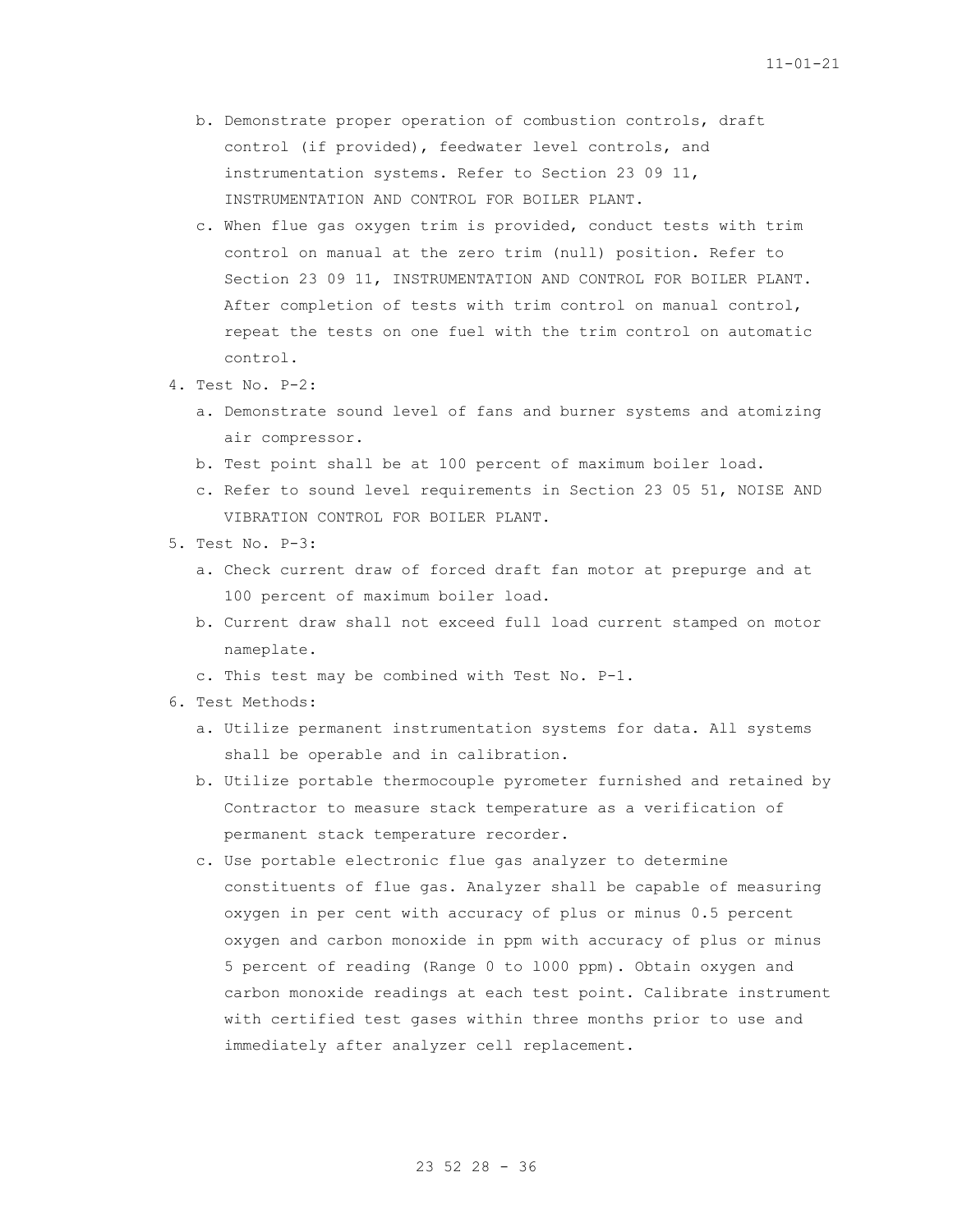- d. In Test No. P-1 retain boiler at each load point for a time period sufficient to permit stabilization of flue gas temperature and other parameters.
- e. Steam loads for tests may be furnished by the hospital systems, by operation of the steam silencer vent system, or by a combination of the above. If variable hospital loads interfere with testing, conduct tests at night or on weekends when loads are more stable.
- f. Utilize dry bulb and wet bulb thermometers furnished and retained by Contractor for checking combustion air.
- g. Smoke testing shall be by visual observation of the stack and by smoke density monitor (permanent instrument - if provided). If smoke density monitor is not provided, utilize Bacharach Model 21-7006 Smoke Test Kit. If there is disagreement with the results of these tests, provide qualified observation person and tests in compliance with EPA Reference Method 9 (CFR 40, Part 60, Appendix  $A)$ .
- h. Sound level instruments will be Government furnished.

SPEC WRITER NOTE: If NOx emissions limits are applicable, list the method of testing that is required by local authorities if it differs from the method listed.

- i. NOx emissions shall be tested with electronic analyzer reading in ppm. Analyzer shall be calibrated with certified test gas within three months prior to use. Analyzer shall be accurate to plus or minus 5 percent of reading.
- j. An additional efficiency test will be required, conforming to ASME PTC 4, if the boiler efficiency determined in the Test P-1 above, does not comply with requirements. Utilize ASME Test Forms and the abbreviated input-output and heat balance methods.
- 7. Pretesting:
	- a. Perform pretest at the final stage of the burner fine-tuning process.
	- b. Prior to scheduling final test, submit evidence of pretest. Evidence shall consist of start-up data sheets signed and dated by personnel representing burner manufacturer, combustion controls manufacturer, burner controls manufacturer. Evidence of the tests shall also include completed sign-in sheet and test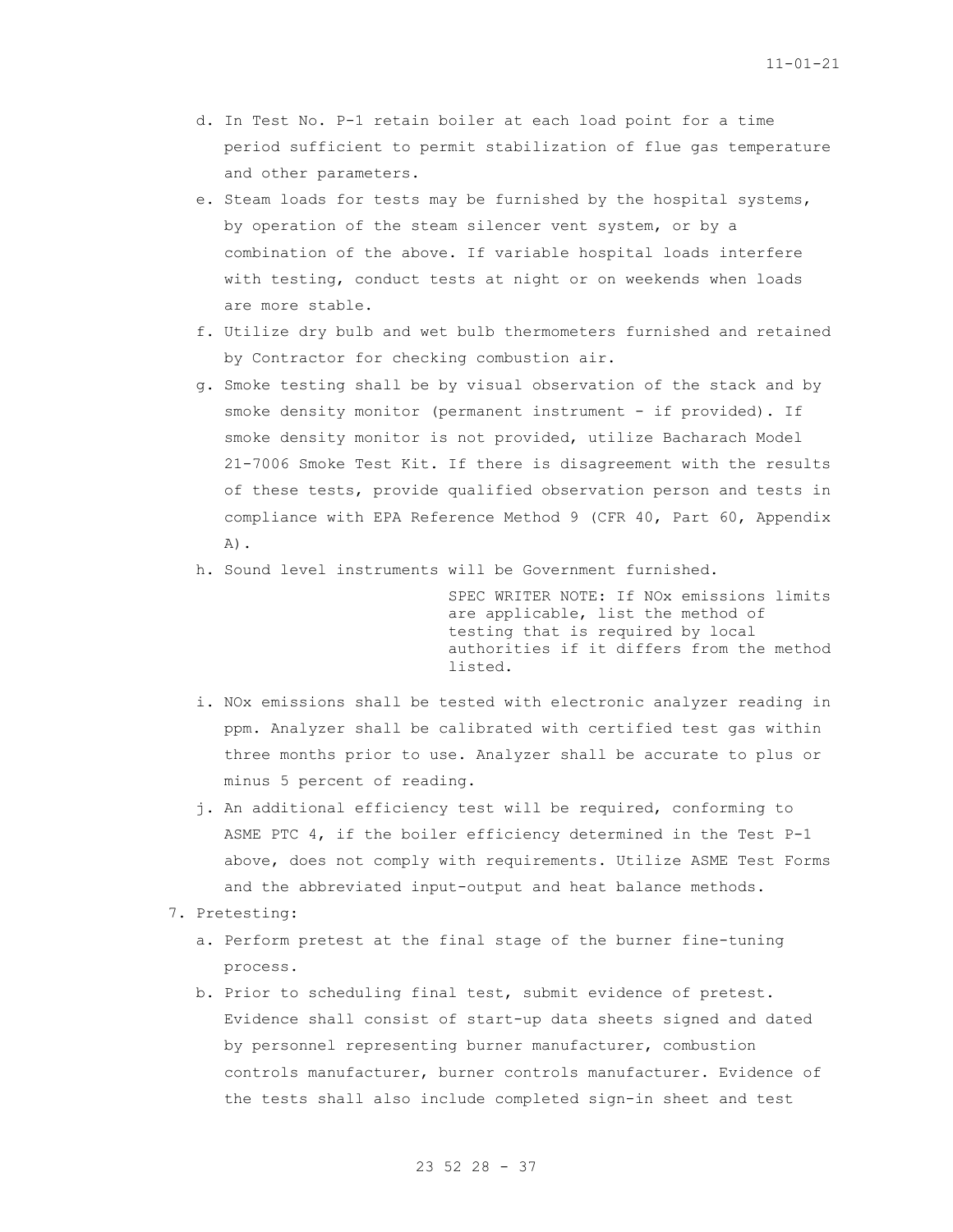checklists from the VHA Boiler Plant Safety Devices Testing Manual, which shall be filled out completely for all equipment that has been provided by, or directly or indirectly affected by, the project.

- c. Pretest data sheets shall list the following data for each fuel and at each fuel valve controller position, starting at minimum position, proceeding to the maximum position and returning to the minimum position.
	- 1) Fuel flow and air flow controller position.
	- 2) Fuel pressures: At burner and also upstream of fuel flow control valve.
	- 3) Fuel flow rate.
	- 4) Boiler feed pressure, upstream of feedwater regulator (at minimum, 50 percent, maximum firing positions only).
	- 5) Boiler feed temperature (at minimum, 50 percent, maximum firing positions only.
	- 6) Stack temperature: Boiler outlet, economizer (if provided) outlet.
	- 7) Flue gas oxygen and carbon monoxide (utilize flue gas analyzer which has been calibrated with certified test gases).
	- 8) Steam flow rate (at minimum, 50 percent, maximum firing position only).
	- 9) Steam pressure Boiler, Header (at minimum, 50 percent, maximum positions only).
	- 10) Opacity of flue gas.
	- 11) Flue gas NOx (if limit specified).
	- 12) Combustion air temperature dry bulb and wet bulb.
	- 13) Barometric pressure (one reading).
- d. Calibrate all pressure gauges prior to pretest.

H. Internal Inspection of Pressure Parts and Furnace:

- 1. After all operational tests are satisfactorily completed, a Government retained, licensed boiler inspector will determine if the boiler is free from corrosion, deposits, and any other type of damage or defect.
- 2. In preparation for the inspection, open all manways, handholes, and access doors or panels at the ends of the boiler. Drain and clean the interior of all pressure parts and clean all soot and debris from furnace and fire tubes.